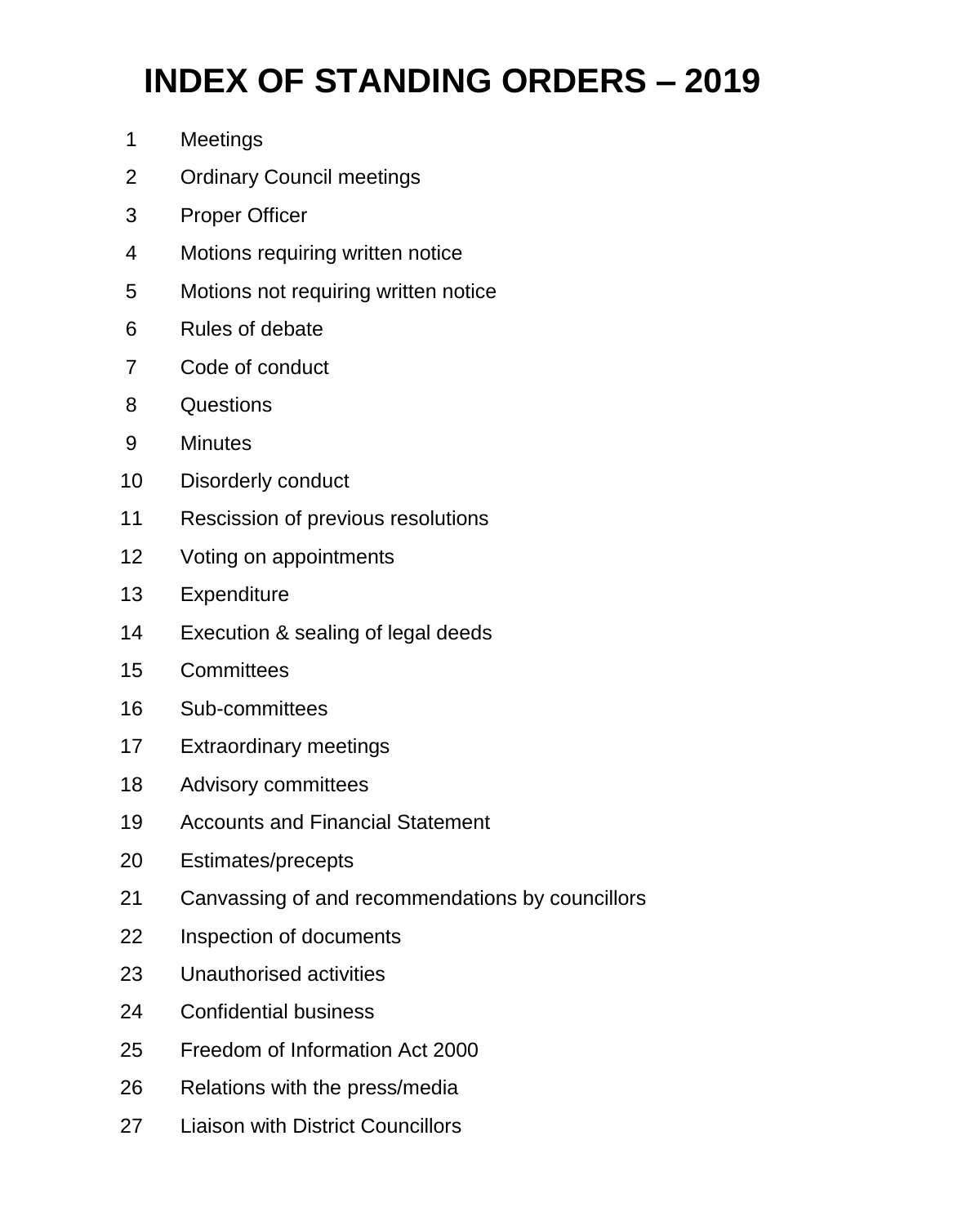- 28 Financial matters
- 29 Allegations of breaches of the code of conduct
- 30 Variations, revocation and suspension of standing orders
- 31 Standing orders to be given to councillors

| 1 | <b>Meetings</b>                                                                                                                                                                                      |
|---|------------------------------------------------------------------------------------------------------------------------------------------------------------------------------------------------------|
| Α | Meetings shall not take place in premises, which at the time of the meeting, are used for<br>the supply of alcohol unless no other premises are available free of charge or at a<br>reasonable cost. |
| B | When calculating the 3 clear days for notice of a meeting to councillors and the public, the<br>day on which notice was issued, the day of the meeting, a Sunday, a day of the Christmas             |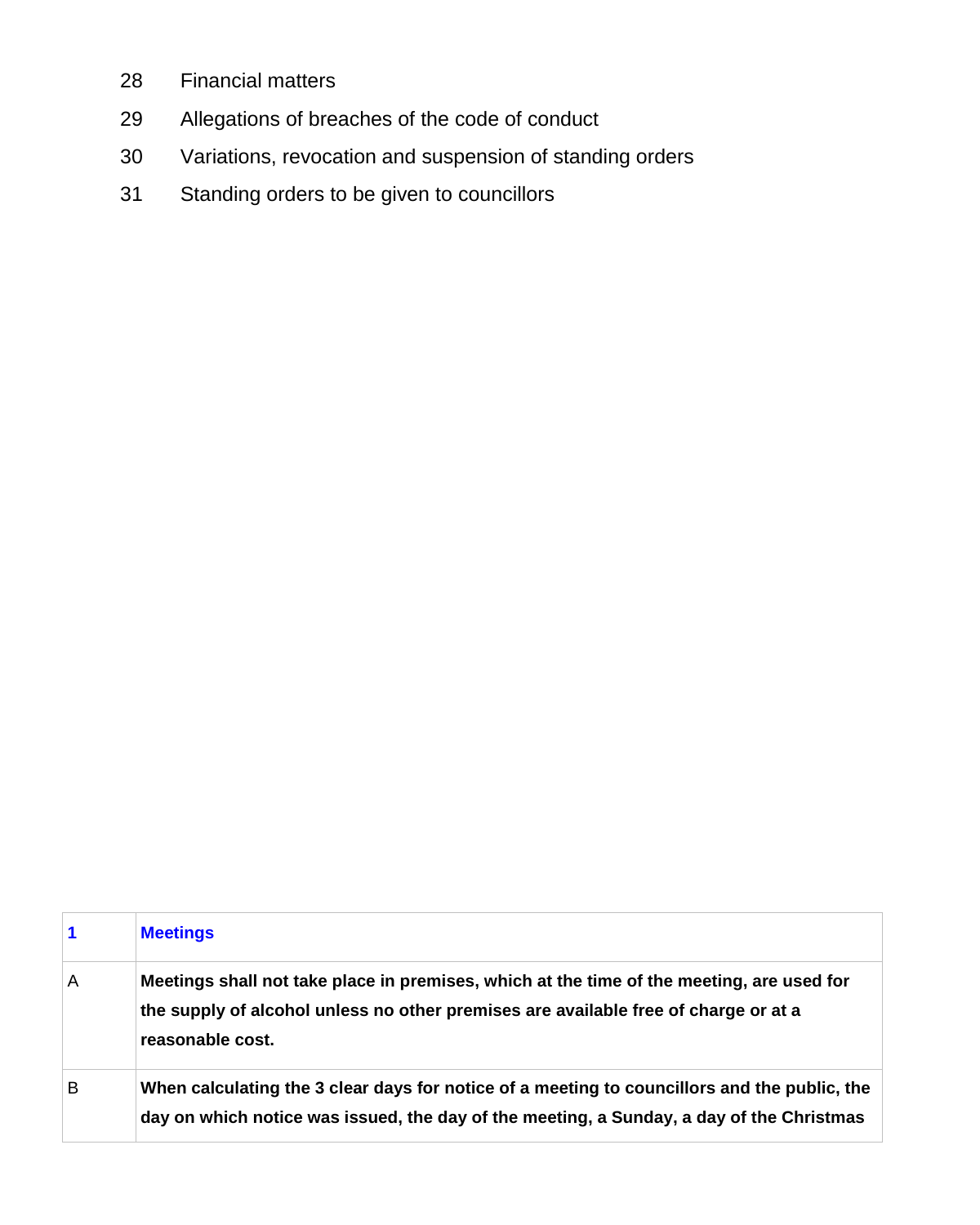|              | break, a day of the Easter break or of a bank holiday or a day appointed for public<br>thanksgiving or mourning shall not count.                                                                                                                                                                                                                                                                                                      |
|--------------|---------------------------------------------------------------------------------------------------------------------------------------------------------------------------------------------------------------------------------------------------------------------------------------------------------------------------------------------------------------------------------------------------------------------------------------|
| $\mathsf{C}$ | Meetings shall be open to the public unless their presence is pecuniary to the public<br>interest by reason of the confidential nature of the business to be transacted or for other<br>special reasons. The public's exclusion from part or all of a meeting shall be by a<br>resolution which shall give reasons for the public's exclusion.                                                                                        |
| D            | Subject to standing order 1(c) above, members of the public are permitted to make<br>representations, answer questions and give evidence in respect of any item of business included<br>in the agenda.                                                                                                                                                                                                                                |
| Е            | The period of time which is designated for public-participation in accordance with standing order<br>1(d) above shall not exceed 15 minutes.                                                                                                                                                                                                                                                                                          |
| F            | Subject to standing order 1(e) above, each member of the public is entitled to speak once only in<br>respect of business itemised on the agenda and shall not speak for more than 5 minutes.                                                                                                                                                                                                                                          |
| G            | In accordance with standing order 1(d) above, a question asked by a member of the public during<br>a public participation session at a meeting shall not require a response or debate.                                                                                                                                                                                                                                                |
| H            | In accordance with standing order $1(g)$ above, the Chairman may direct that a response to a<br>question posed by a member of the public be referred to a Councillor for a oral response or to an<br>employee for a written or oral response.                                                                                                                                                                                         |
| $\mathbf{I}$ | A record of a public participation session at a meeting shall be included in the minutes of that<br>meeting.                                                                                                                                                                                                                                                                                                                          |
| J            | Any person speaking at a meeting shall address his comments to the Chairman.                                                                                                                                                                                                                                                                                                                                                          |
| Κ            | Only one person is permitted to speak at a time. If more than one person wishes to speak, the<br>Chairman shall direct the order of speaking.                                                                                                                                                                                                                                                                                         |
| L            | Audio, visual and electronic recordings of the meetings are permitted but will be excluded from<br>section B. At no point during the meeting can the recordings interfere or interrupt the proceedings<br>and the Parish Council will take no responsibility for the contents and future media usage. Legal<br>advice should be sort when filming during the Public Participation Period (reference Recording of<br>Meetings Policy). |
| M            | In accordance with standing order 1(c) above, the press shall be provided reasonable<br>facilities for the taking of their report of all or part of a meeting at which they are entitled to                                                                                                                                                                                                                                           |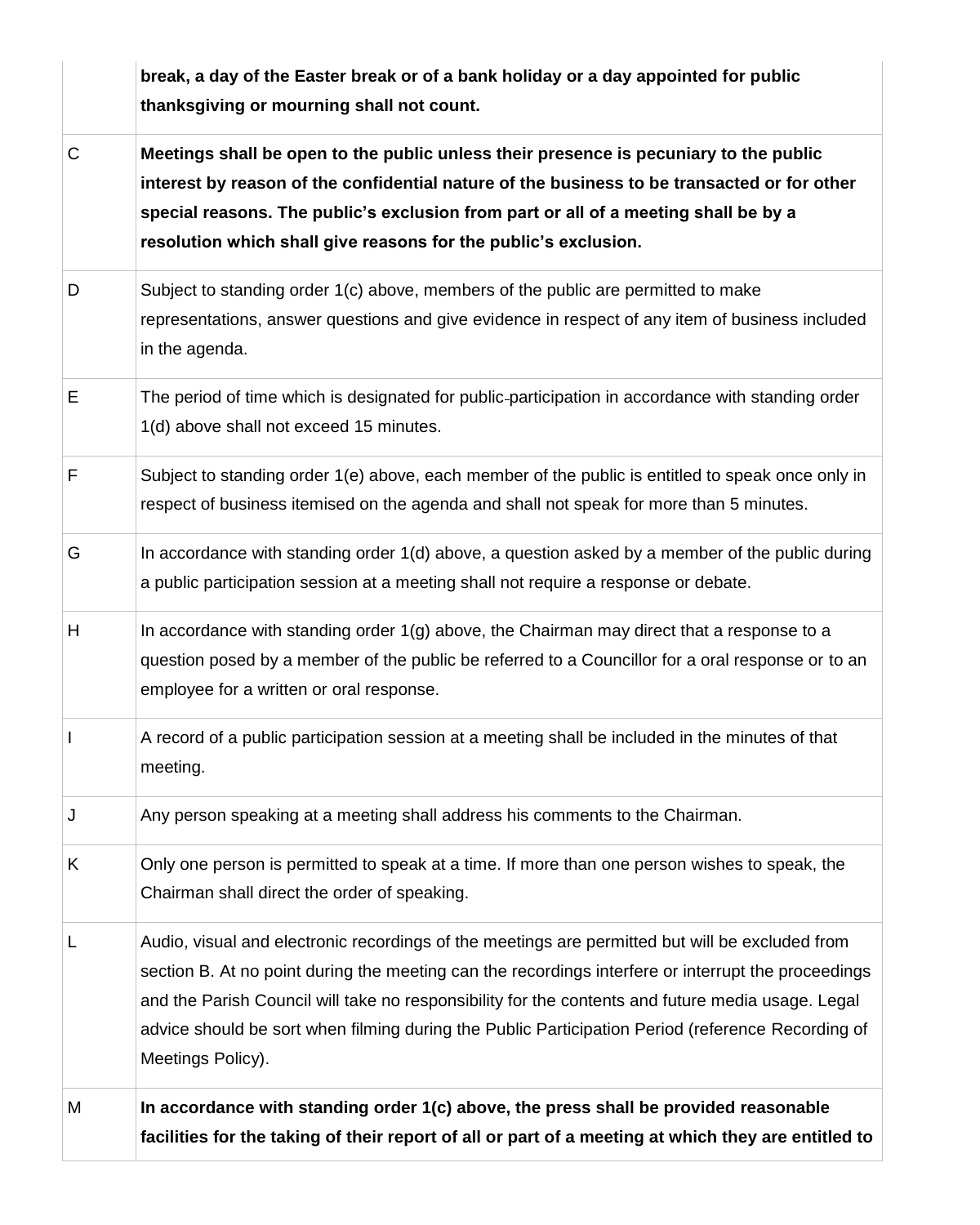|   | be present.                                                                                                                                                                                                                                                                                                                  |
|---|------------------------------------------------------------------------------------------------------------------------------------------------------------------------------------------------------------------------------------------------------------------------------------------------------------------------------|
| N | Subject to standing orders which indicate otherwise, anything authorised or required to be<br>done by, to or before the Chairman may in his absence be done by, to or before the Vice-<br>Chairman.                                                                                                                          |
| O | The Chairman, if present, shall preside at a meeting. If the Chairman is absent from a<br>meeting, the Vice-Chairman, if present, shall preside. If both the Chairman and the Vice-<br>Chairman are absent from a meeting, a Councillor as chosen by the Councillors present at<br>the meeting shall preside at the meeting. |
| P | Subject to model standing order 1 (x) below, all questions at a meeting shall be decided by<br>a majority of the Councillors present and voting thereon.                                                                                                                                                                     |
| Q | The Chairman may give an original vote on any matter put to the vote, and in the case of<br>an equality of votes may exercise his casting vote whether or not he gave an original vote.<br>(See also standing orders 2 (h) and (i) below.)                                                                                   |
| R | Voting on any question shall be by a show of hands. At the request of a Councillor, the<br>voting on any question shall be recorded so as to show whether each councillor voted for<br>or against or abstained. Such a request shall be made before moving on to the next item of<br>business on the agenda.                 |
| S | The minutes of a meeting shall record the names of councillors present and absent.                                                                                                                                                                                                                                           |
| Τ | The code of conduct adopted by the Council shall apply to councillors in respect of the<br>entire meeting.                                                                                                                                                                                                                   |
| U | An interest arising from the code of conduct adopted by the Council, the existence and<br>nature of which is required to be disclosed by a Councillor at a meeting shall be recorded<br>in the minutes. (See also standing orders 7 and 8 below.)                                                                            |
| V | No business may be transacted at a meeting unless at least one third of the whole number<br>of members of the Council are present and in no case shall the quorum of a meeting be<br>less than 4.                                                                                                                            |
| W | If a meeting is or becomes inquorate no business shall be transacted and the meeting shall<br>be adjourned. Any outstanding business of a meeting so adjourned shall be transacted at a<br>following meeting.                                                                                                                |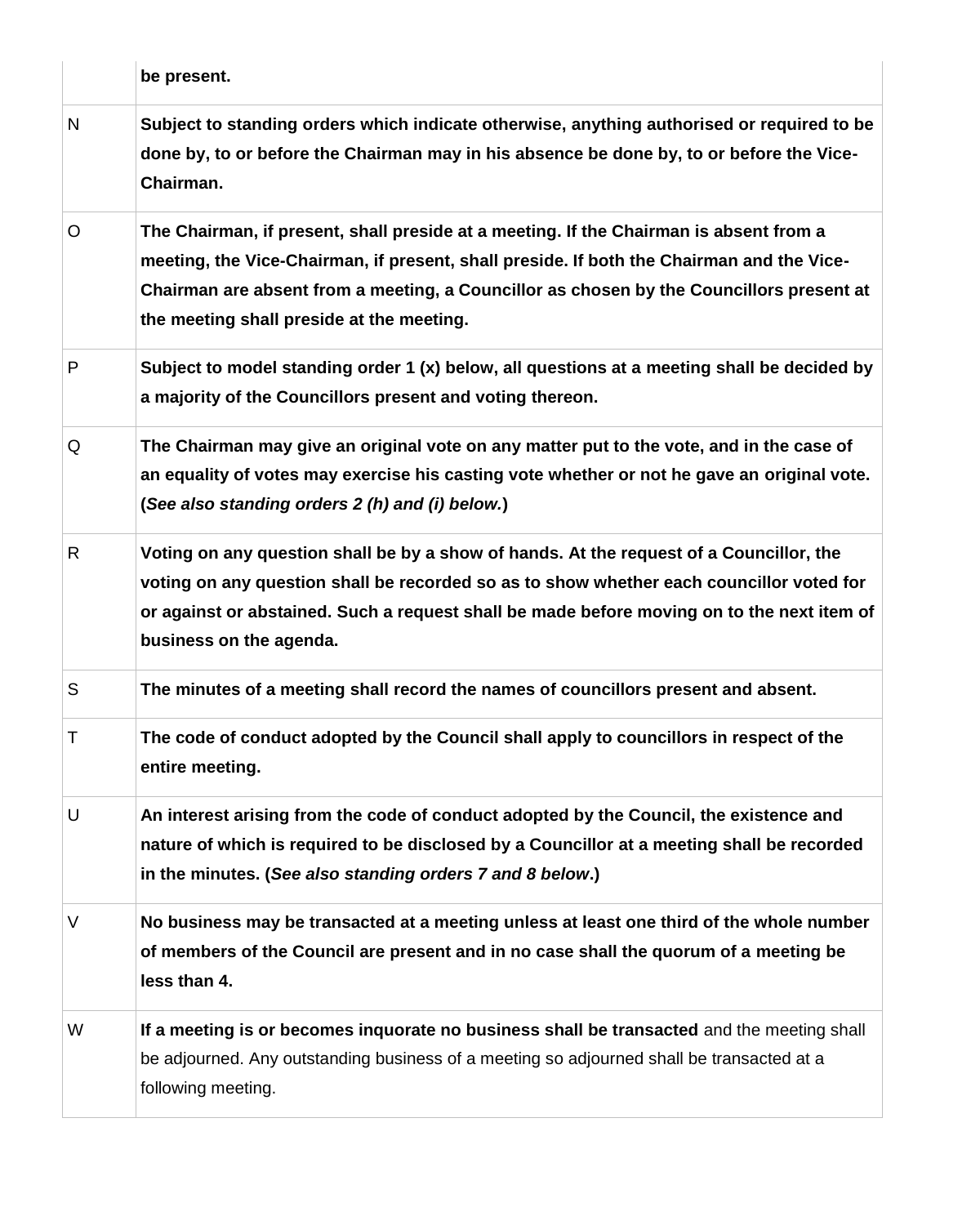| X                       | Meetings shall not exceed a period of 11/2 hours, but where appropriate, an additional 1/4 hour may<br>be added to receive any petitions and/or questions from the public.                                                                                                                                                                                                                                                  |
|-------------------------|-----------------------------------------------------------------------------------------------------------------------------------------------------------------------------------------------------------------------------------------------------------------------------------------------------------------------------------------------------------------------------------------------------------------------------|
|                         |                                                                                                                                                                                                                                                                                                                                                                                                                             |
| $\overline{\mathbf{2}}$ | <b>Ordinary Council Meetings</b> See also standing order 1 above                                                                                                                                                                                                                                                                                                                                                            |
| a                       | In an election year, the annual meeting of the Council shall be held on or within 14 days<br>following the day on which the new councillors elected take office.                                                                                                                                                                                                                                                            |
| b                       | In a year which is not an election year, the annual meeting of a Council shall be held on<br>such day in May as the Council may direct.                                                                                                                                                                                                                                                                                     |
| С                       | The annual meeting of the Council shall take place at 7.30pm.                                                                                                                                                                                                                                                                                                                                                               |
| d                       | In addition to the annual meeting of the Council, at least three other ordinary meetings<br>shall be held in each year on such dates and times as the Council directs.                                                                                                                                                                                                                                                      |
| е                       | The election of the Chairman and Vice-Chairman of the Council shall be the first business<br>completed at the annual meeting of the Council.                                                                                                                                                                                                                                                                                |
| f                       | The Chairman of the Council, unless he/she has resigned or becomes disqualified, shall<br>continue in office and preside at the annual meeting until his successor is elected at the<br>next annual meeting of the Council.                                                                                                                                                                                                 |
| g                       | The Vice-Chairman of the Council, unless he/she resigns or becomes disqualified, shall<br>hold office until immediately after the election of the Chairman of the Council at the next<br>annual meeting of the Council.                                                                                                                                                                                                     |
| h                       | In an election year, if the current Chairman of the Council has not been re-elected as a<br>member of the Council, he shall preside at the meeting until a successor Chairman of the<br>Council has been elected. The current Chairman of the Council shall not have an original<br>vote in respect of the election of the new Chairman of the Council but must give a casting<br>vote in the case of an equality of votes. |
|                         | In an election year, if the current Chairman of the Council has been re-elected as a member<br>of the Council, he/she shall preside at the meeting until a new Chairman of the Council has<br>been elected. He/she may exercise an original vote in respect of the election of the new                                                                                                                                      |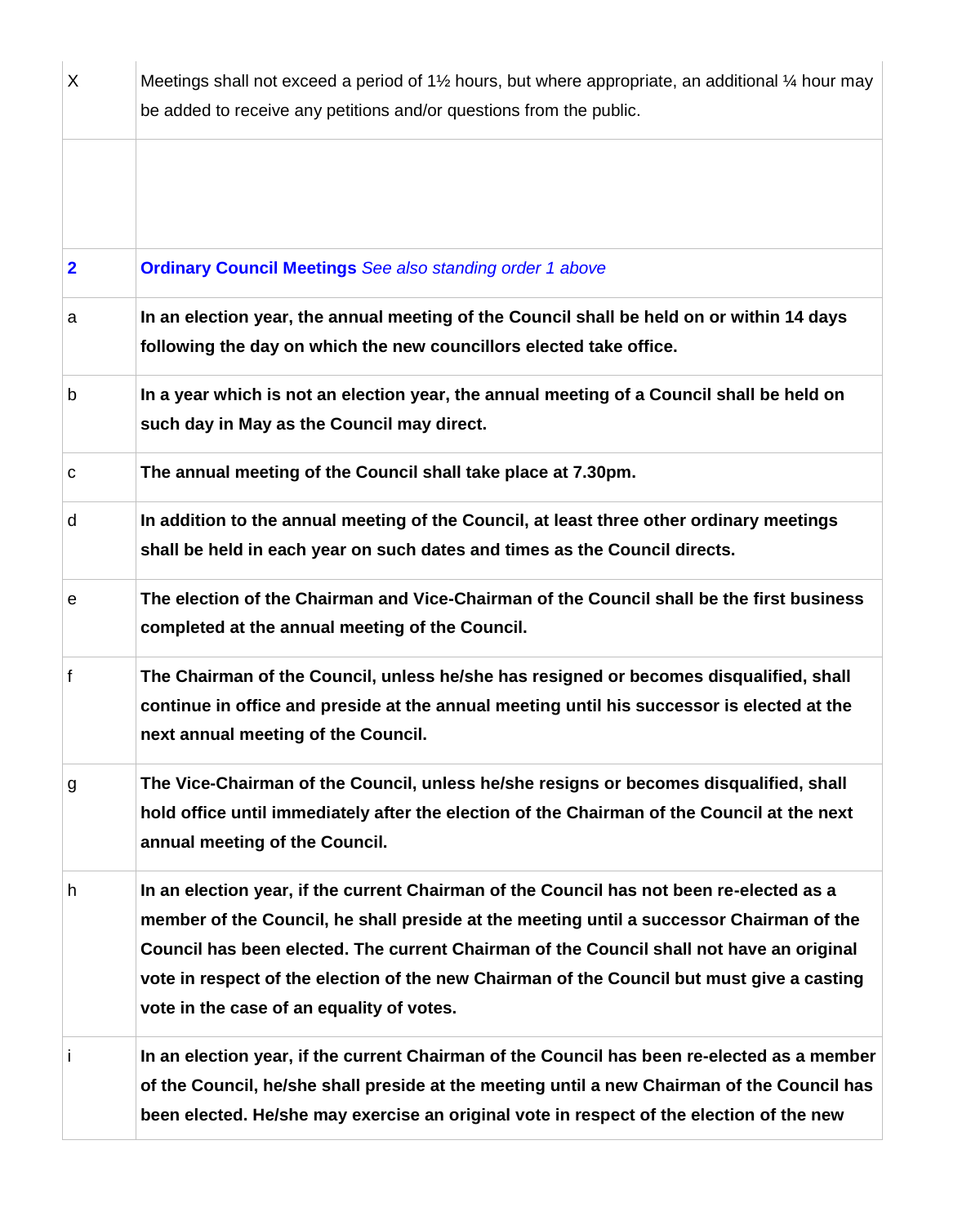|              | Chairman of the Council and must give a casting vote in the case of an equality of votes.                                                                                                                                                                                                             |
|--------------|-------------------------------------------------------------------------------------------------------------------------------------------------------------------------------------------------------------------------------------------------------------------------------------------------------|
|              | Following the election of the Chairman of the Council and Vice-Chairman of the Council at the<br>annual meeting of the Council, the order of business shall be as follows.                                                                                                                            |
| Ť            | In an election year, delivery by councillors of their declarations of acceptance of office.                                                                                                                                                                                                           |
| ïi           | Confirmation of the accuracy of the minutes of the last meeting of the Council and to receive and<br>note minutes of and/or to determine recommendations made by committees.                                                                                                                          |
| iii          | Review of delegation arrangements to committees and other local authorities.                                                                                                                                                                                                                          |
| .iv          | Review of the terms of references for committees.                                                                                                                                                                                                                                                     |
| v            | Receipt of nominations to existing committees.                                                                                                                                                                                                                                                        |
| vi           | Appointment of any new committees, confirmation of the terms of reference, the number of<br>members (including, if appropriate, substitute councillors) and receipt of nominations to them.                                                                                                           |
| vii          | Review and adoption of appropriate standing orders and financial regulations.                                                                                                                                                                                                                         |
| viii         | Review of representation on or work with external bodies and arrangements for reporting back.                                                                                                                                                                                                         |
| ix           | Review of inventory of land and assets including buildings and office equipment.                                                                                                                                                                                                                      |
| x            | Review and confirmation of arrangements for insurance cover in respect of all insured risks.                                                                                                                                                                                                          |
| xi           | Review of the Council's memberships of other bodies.                                                                                                                                                                                                                                                  |
| xii          | Establishing or reviewing the Council's complaints procedure.                                                                                                                                                                                                                                         |
| xiii         | Establishing or reviewing the Council's procedures for handling requests made under the<br>Freedom of Information Act 2000 and the Data Protection Act 1998.                                                                                                                                          |
| xiv          | Establishing or reviewing the Council's policy for dealing with the press/media.                                                                                                                                                                                                                      |
| XV           | Setting the dates, times and place of ordinary meetings of the full Council for the year ahead.                                                                                                                                                                                                       |
| $\mathbf{3}$ | <b>Proper Officer</b>                                                                                                                                                                                                                                                                                 |
| a            | The Council's Proper Officer shall be either (i) the clerk or such other employee as may be<br>nominated by the Council from time to time or (ii) such other employee appointed by the Council<br>to undertake the role of the Proper Officer during the Proper Officer's absence. The Proper Officer |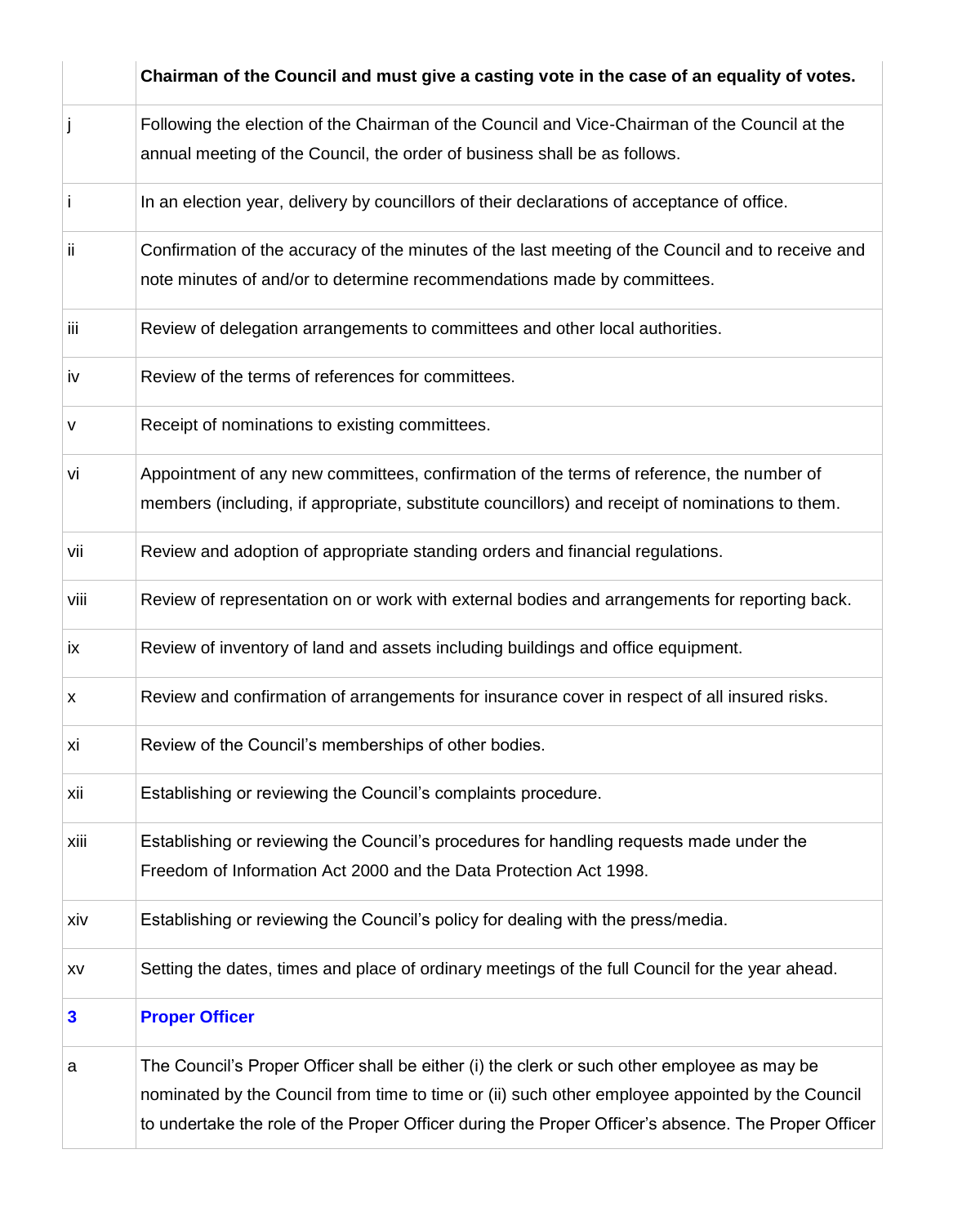|       | and the employee appointed to act as such during the Proper Officer's absence shall fulfil the<br>duties assigned to the Proper Officer in standing orders.                                                                                                                           |
|-------|---------------------------------------------------------------------------------------------------------------------------------------------------------------------------------------------------------------------------------------------------------------------------------------|
| b     | The Council's Proper Officer shall do the following:                                                                                                                                                                                                                                  |
| j     | Sign and serve on councillors by e-mail a summons confirming the time, date, venue and<br>the agenda of a meeting of the Council and/or a meeting of a committee at least 3 clear<br>days before the meeting.                                                                         |
| ۱ï    | Give public notice of the time, date, venue and agenda at least 3 clear days before a<br>meeting of the Council or a meeting of a committee (provided that the public notice with<br>agenda of an extraordinary meeting of the Council convened by councillors is signed by<br>them). |
| l iii | Subject to standing orders 4(a)–(e) below, include in the agenda all motions in the order received<br>unless a councillor has given written notice at least 5 days before the meeting confirming his<br>withdrawal of it.                                                             |
| iv    | Convene a meeting of full Council for the election of a new Chairman of the Council,<br>occasioned by a casual vacancy in his office, in accordance with standing order [3(b)i] OR<br>[3(b)ii] above.                                                                                 |
| V     | Make available for inspection the minutes of meetings.                                                                                                                                                                                                                                |
| vi    | Receive and retain copies of byelaws made by other local authorities.                                                                                                                                                                                                                 |
| vii   | Receive and retain declarations of acceptance of office from councillors.                                                                                                                                                                                                             |
| viii  | Retain a copy of every councillor's register of interests and any changes to it and keep copies of<br>the same available for inspection.                                                                                                                                              |
| ix    | Keep proper records required before and after meetings.                                                                                                                                                                                                                               |
| х     |                                                                                                                                                                                                                                                                                       |
|       | Process all requests made under the Freedom of Information Act 2000 and Data Protection Act<br>1998, in accordance with and subject to the Council's procedures relating to the same.                                                                                                 |
| хi    | Receive and send general correspondence and notices on behalf of the Council except where<br>there is a resolution to the contrary.                                                                                                                                                   |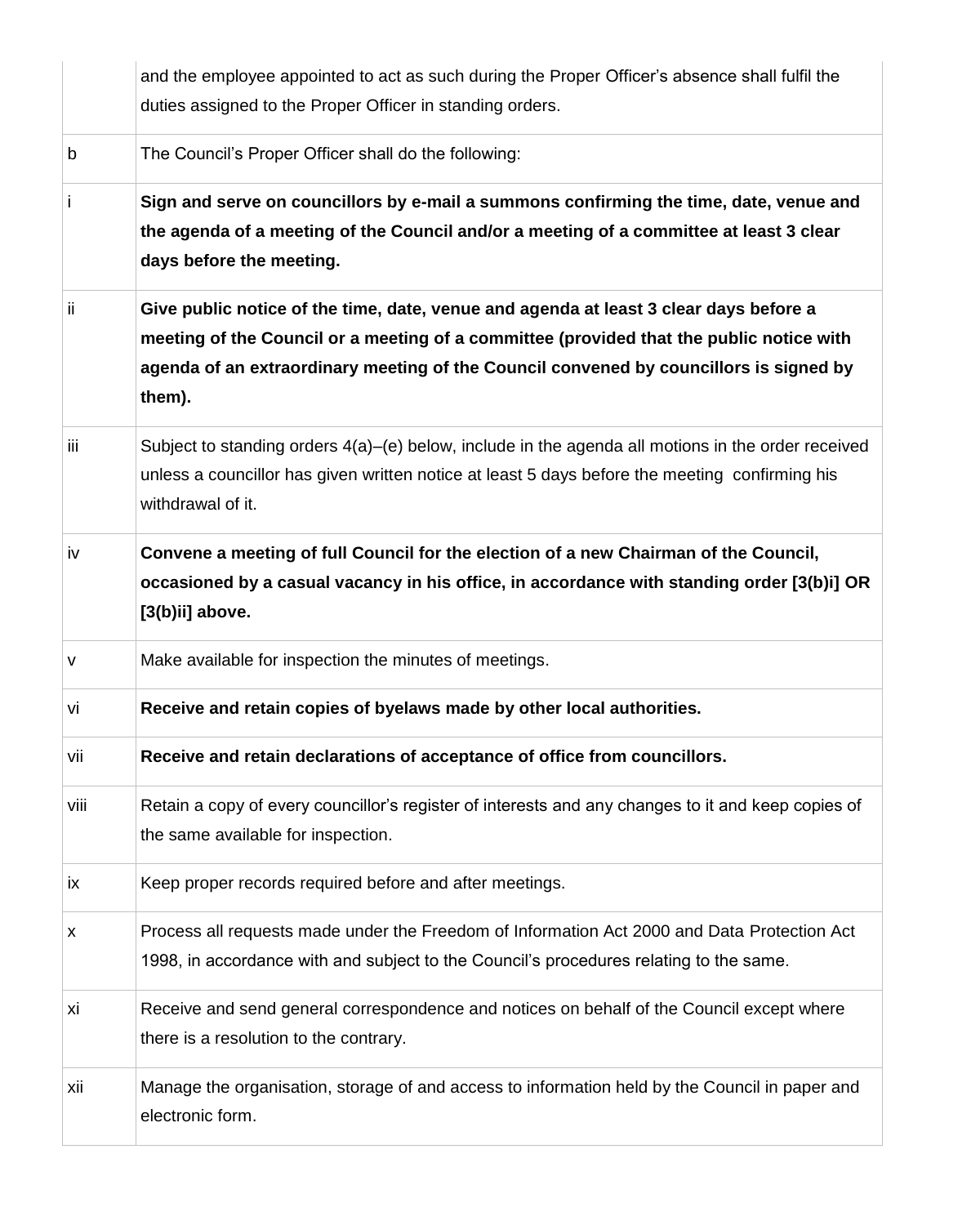| xiii | Arrange for legal deeds to be signed by 2 councillors and witnessed (See also model standing<br>orders $14(a)$ and $(b)$ .)                                                                                                                                                                                                        |
|------|------------------------------------------------------------------------------------------------------------------------------------------------------------------------------------------------------------------------------------------------------------------------------------------------------------------------------------|
| xiv  | Arrange for the prompt authorisation, approval, and instruction regarding any payments to be<br>made by the Council in accordance with the Council's financial regulations.                                                                                                                                                        |
| XV   | Refer a planning application received by the Council to the Chairman or in his absence Vice-<br>Chairman of the Planning Committee to facilitate an extraordinary meeting if the nature of a<br>planning application requires consideration before the next ordinary meeting of the Council.                                       |
| xvi  | Action or undertake activity or responsibilities instructed by resolution or contained in standing<br>orders.                                                                                                                                                                                                                      |
| 4    | <b>Motions requiring written notice</b>                                                                                                                                                                                                                                                                                            |
| a    | In accordance with standing order 3(b)(iii) above, no motion may be moved at a meeting unless it<br>is included in the agenda and the mover has given written notice of its wording to the Council's<br>Proper Officer at least 7 clear days before the next meeting.                                                              |
| b    | The Proper Officer may, before including a motion in the agenda received in accordance with<br>standing order 4(a) above, correct obvious grammatical or typographical errors in the wording of<br>the motion.                                                                                                                     |
| с    | If the Proper Officer considers the wording of a motion received in accordance with standing order<br>4(a) above is not clear in meaning, the motion shall be rejected until the mover of the motion re-<br>submits it in writing to the Proper Officer in clear and certain language at least 7 clear days before<br>the meeting. |
| d    | If the wording or nature of a proposed motion is considered unlawful or improper, the Proper<br>Officer shall consult with the Chairman of the forthcoming meeting or, as the case may be, the<br>Councillors who have convened the meeting, to consider whether the motion shall be included or<br>rejected in the agenda.        |
| е    | Having consulted the Chairman or councillors pursuant to standing order 4(d) above, the decision<br>of the Proper Officer as to whether or not to include the motion in the agenda shall be final.                                                                                                                                 |
| f    | Every motion rejected in accordance with the Council's standing orders shall be duly recorded<br>with a note by the Proper Officer giving reasons for its rejection.                                                                                                                                                               |
| g    | Every motion and resolution shall relate to the Council's statutory functions, powers and lawful                                                                                                                                                                                                                                   |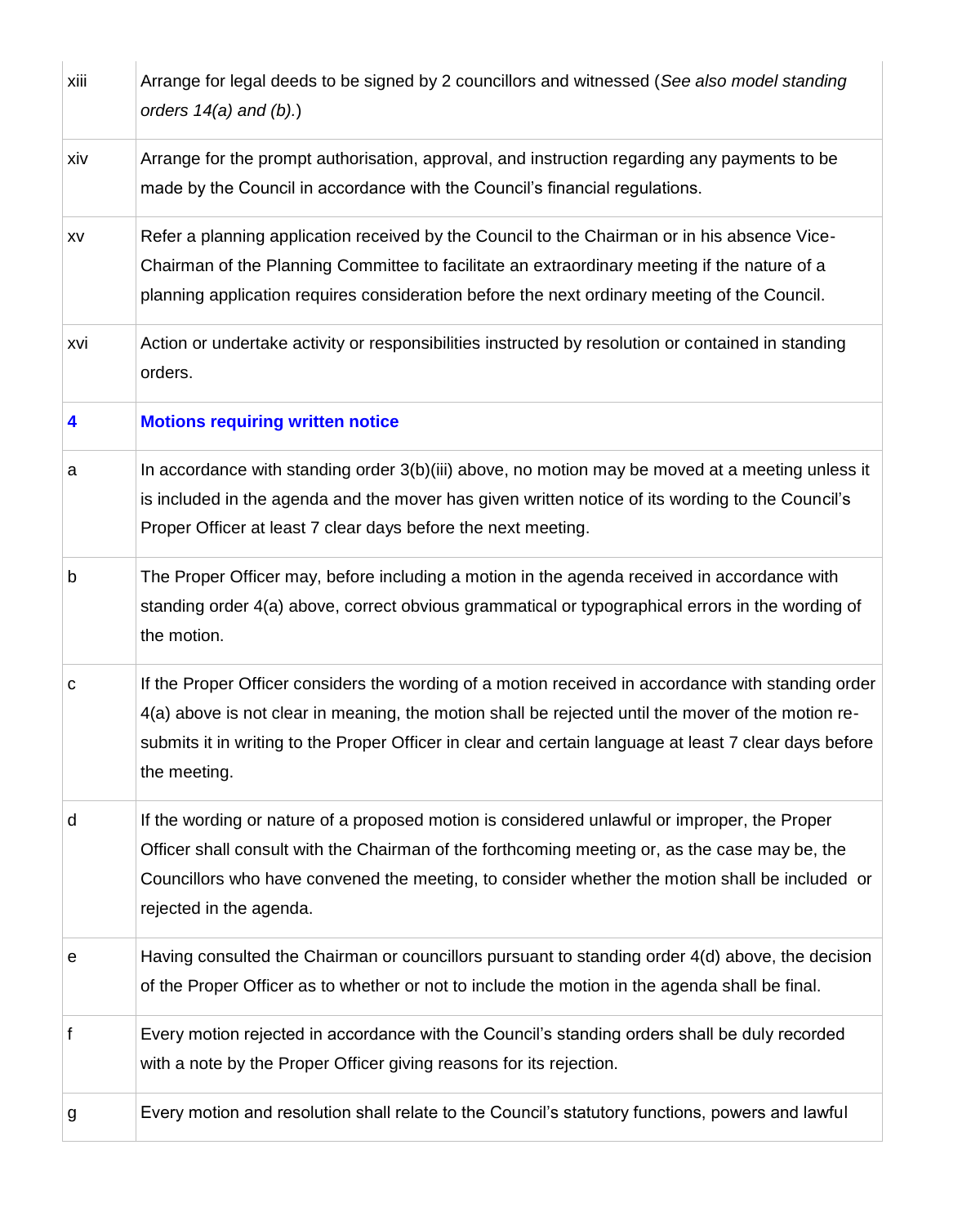|       | obligations or shall relate to an issue which specifically affects the Council's area or its residents.                                   |
|-------|-------------------------------------------------------------------------------------------------------------------------------------------|
| 5     | <b>Motions not requiring written notice</b>                                                                                               |
| a     | Motions in respect of the following matters may be moved without written notice:                                                          |
| Ť     | To appoint a person to preside at a meeting.                                                                                              |
| Ϊİ    | To approve the absences of councillors.                                                                                                   |
| Ϊij   | To approve the accuracy of the minutes of the previous meeting.                                                                           |
| İV    | To correct an inaccuracy in the minutes of the previous meeting.                                                                          |
| v     | To dispose of business, if any, remaining from the last meeting.                                                                          |
| vi    | To alter the order of business on the agenda for reasons of urgency or expedience.                                                        |
| vii   | To proceed to the next business on the agenda.                                                                                            |
| Viii  | To close or adjourn debate.                                                                                                               |
| ix    | To refer by formal delegation a matter to a committee.                                                                                    |
| х     | To appoint a committee or any councillors (including substitutes) thereto.                                                                |
| Хİ    | To receive nominations to a committee.                                                                                                    |
| xii   | To dissolve a committee.                                                                                                                  |
| xiii  | To note the minutes of a meeting of a committee.                                                                                          |
| xiv   | To consider a report and/or recommendations made by a committee.                                                                          |
| XV    | To consider a report and/or recommendations made by a professional advisor, expert or<br>consultant.                                      |
| xvi   | To authorise legal deeds signed by two councillors and witnessed. (See standing orders 14(a)<br>and $(b)$ below.)                         |
| xvii  | To authorise the payment of monies up to £1,500.                                                                                          |
| xviii | To amend a motion relevant to the original or substantive motion under consideration which shall<br>not have the effect of nullifying it. |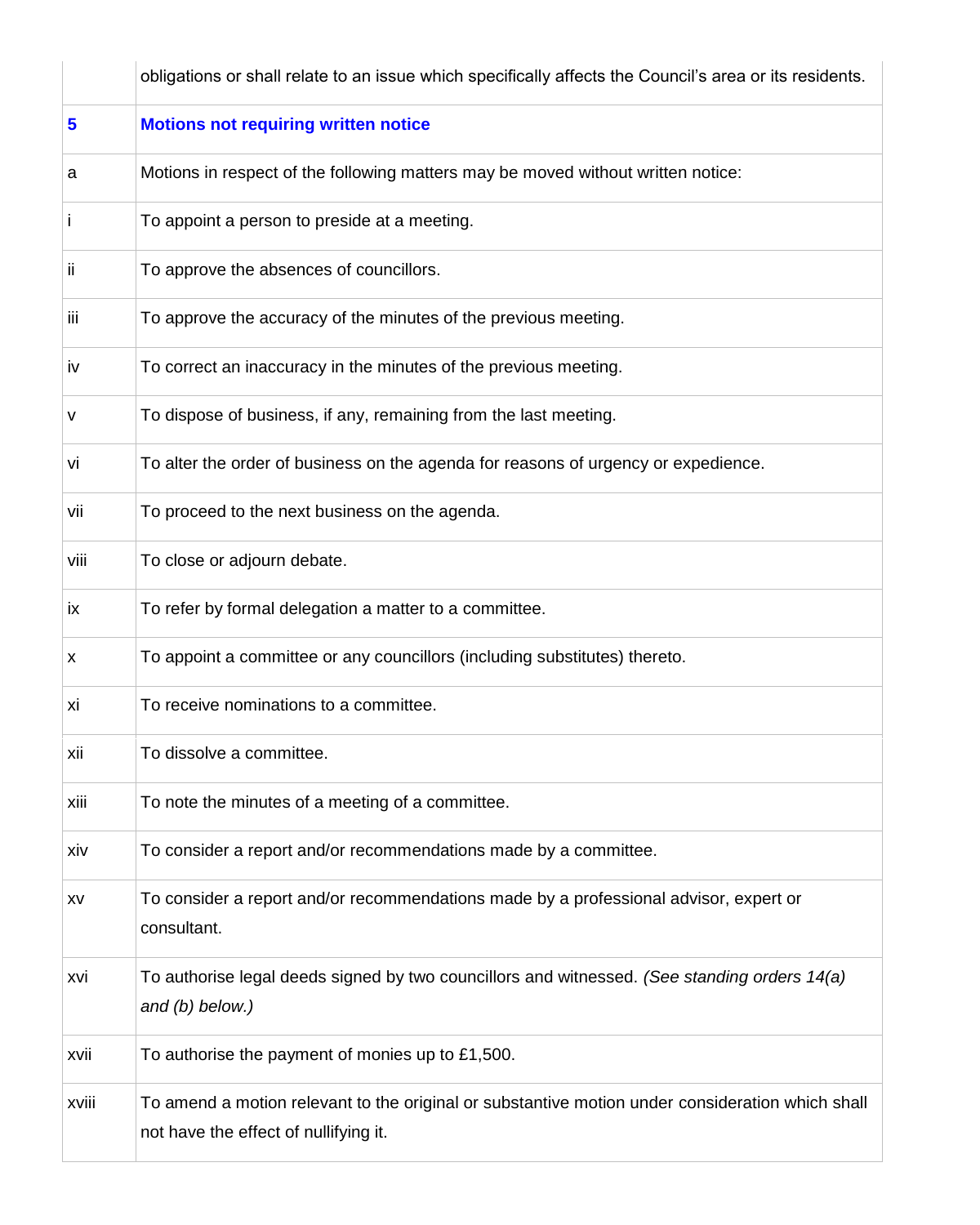| xix   | To extend the time limit for speeches.                                                                                                                                                                                                                |
|-------|-------------------------------------------------------------------------------------------------------------------------------------------------------------------------------------------------------------------------------------------------------|
| XX    | To exclude the press and public for all or part of a meeting.                                                                                                                                                                                         |
| XXİ   | To silence or exclude from the meeting a Councillor or a member of the public for disorderly<br>conduct.                                                                                                                                              |
| xxii  | To give the consent of the Council if such consent is required by standing orders.                                                                                                                                                                    |
| xxiii | To suspend any standing order except those which are mandatory by law.                                                                                                                                                                                |
| xxiv  | To adjourn the meeting.                                                                                                                                                                                                                               |
| XXV   | To appoint representatives to outside bodies and to make arrangements for those representatives<br>to report back the activities of outside bodies.                                                                                                   |
| xxvi  | To answer questions from councillors.                                                                                                                                                                                                                 |
| b     | If a motion falls within the terms of reference of a committee, a referral of the same may be made<br>to such committee provided that the Chairman may direct for it to be dealt with at the present<br>meeting for reasons of urgency or expedience. |
| 6     | <b>Rules of debate</b>                                                                                                                                                                                                                                |
| a     | Motions included in an agenda shall be considered in the order that they appear on the agenda<br>unless the order is changed at the Chairman's direction for reasons of expedience.                                                                   |
| b     | Subject to standing orders 4(a)–(e) above, a motion shall not be considered unless it has been<br>proposed and seconded.                                                                                                                              |
| с     | Subject to standing order 3(b)(iii) above, a motion included in an agenda not moved by the<br>councillor who tabled it, may be treated as withdrawn.                                                                                                  |
| d     | A motion to amend an original or substantive motion shall not be considered unless proper notice                                                                                                                                                      |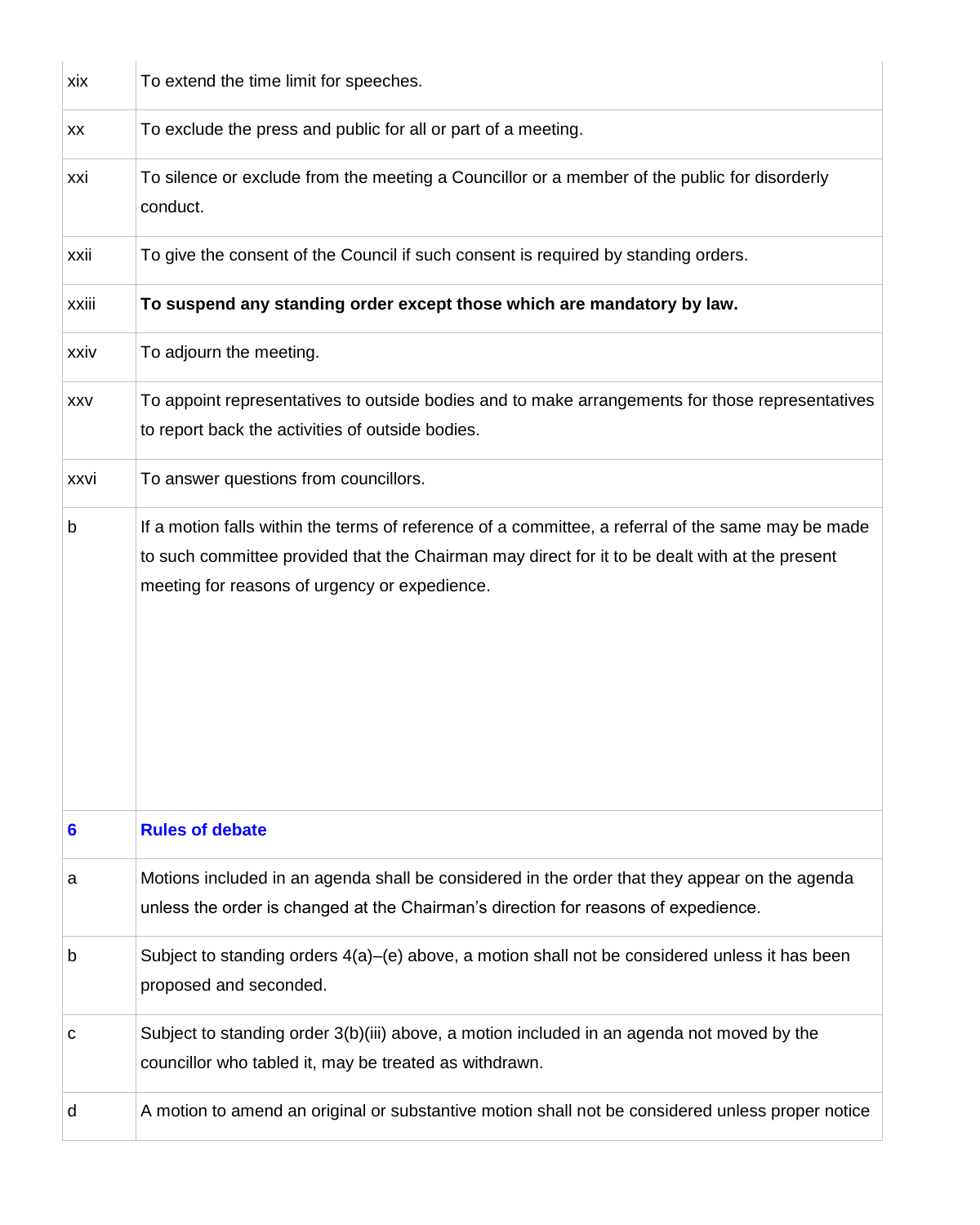|                 | has been given after the original or substantive motion has been seconded and notice of such<br>amendment, shall, if required by the Chairman, be reduced to writing and handed to the Chairman<br>who shall determine the order in which they are considered. |
|-----------------|----------------------------------------------------------------------------------------------------------------------------------------------------------------------------------------------------------------------------------------------------------------|
| е               | A Councillor may move amendments to his own motion. If a motion has already been seconded,<br>an amendment to it shall be with the consent of the seconder.                                                                                                    |
| $\vert f \vert$ | Any amendment to a motion shall be either:                                                                                                                                                                                                                     |
| Ħ               | to leave out words;                                                                                                                                                                                                                                            |
| İΪ              | to add words;                                                                                                                                                                                                                                                  |
| Πii             | to leave out words and add other words.                                                                                                                                                                                                                        |
| g               | A proposed or carried amendment to a motion shall not have the effect of rescinding the original<br>or substantive motion under consideration.                                                                                                                 |
| h               | Only one amendment shall be moved and debated at a time, the order of which shall be directed<br>by the Chairman. No further amendment to a motion shall be moved until the previous<br>amendment has been disposed of.                                        |
| ۱i              | Subject to Standing Order 6(h) above, one or more amendments may be discussed together if the<br>Chairman considers this expedient but shall be voted upon separately.                                                                                         |
| j               | Pursuant to standing order 6(h) above, the number of amendments to an original or substantive<br>motion, which may be moved by a councillor, is limited to one.                                                                                                |
| k               | If an amendment is not carried, other amendments shall be moved in the order directed by the<br>Chairman.                                                                                                                                                      |
|                 | If an amendment is carried, the original motion, as amended, shall take the place of the original<br>motion and shall become the substantive motion upon which any further amendment may be<br>moved.                                                          |
| m               | The mover of a motion or the mover of an amendment shall have a right of reply, not exceeding<br>5 minutes.                                                                                                                                                    |
| n               | Where a series of amendments to an original motion are carried, the mover of the original motion<br>shall have a right of reply in respect of the substantive motion at the very end of debate and<br>immediately before it is put to the vote.                |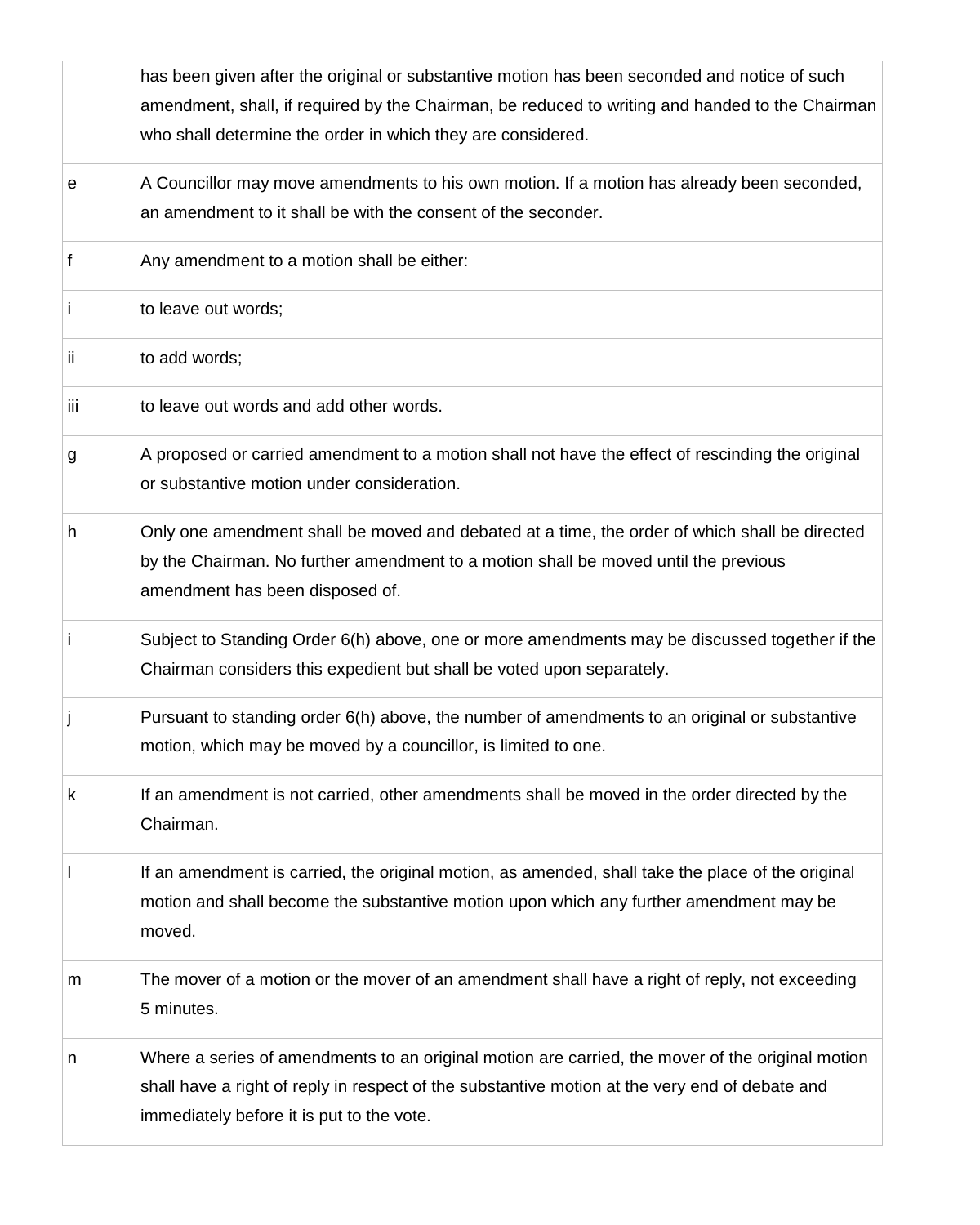| o    | Subject to standing orders $6(m)$ and $(n)$ above, a councillor may not speak further in respect of<br>any one motion except to speak once on an amendment moved by another councillor or to make<br>a point of order or to give a personal explanation.                                                                                                                                                                                                                                                |
|------|---------------------------------------------------------------------------------------------------------------------------------------------------------------------------------------------------------------------------------------------------------------------------------------------------------------------------------------------------------------------------------------------------------------------------------------------------------------------------------------------------------|
| p    | During the debate of a motion, a councillor may interrupt only on a point of order or a personal<br>explanation and the councillor who was interrupted shall stop speaking. A Councillor raising a<br>point of order shall identify the standing order which he considers has been breached or specify<br>the irregularity in the meeting he is concerned by.                                                                                                                                           |
| q    | A point of order shall be decided by the Chairman and his decision shall be final.                                                                                                                                                                                                                                                                                                                                                                                                                      |
| r    | With the consent of the seconder and/or of the meeting, a motion or amendment may be<br>withdrawn by the proposer. A councillor shall not speak upon the said motion or amendment<br>unless permission for the withdrawal of the motion or amendment has been refused.                                                                                                                                                                                                                                  |
| s    | Subject to standing order 6(o) above, when a councillor's motion is under debate no other motion<br>shall be moved except:                                                                                                                                                                                                                                                                                                                                                                              |
| j    | to amend the motion;                                                                                                                                                                                                                                                                                                                                                                                                                                                                                    |
| ii.  | to proceed to the next business;                                                                                                                                                                                                                                                                                                                                                                                                                                                                        |
| iii. | to adjourn the debate;                                                                                                                                                                                                                                                                                                                                                                                                                                                                                  |
| iv   | to put the motion to a vote;                                                                                                                                                                                                                                                                                                                                                                                                                                                                            |
| ۷    | to ask a person to be silent or for him to leave the meeting;                                                                                                                                                                                                                                                                                                                                                                                                                                           |
| Vİ   | to refer a motion to a committee for consideration;                                                                                                                                                                                                                                                                                                                                                                                                                                                     |
| vii  | to exclude the public and press;                                                                                                                                                                                                                                                                                                                                                                                                                                                                        |
| viii | to adjourn the meeting;                                                                                                                                                                                                                                                                                                                                                                                                                                                                                 |
| ix   | to suspend any standing order, except those which are mandatory.                                                                                                                                                                                                                                                                                                                                                                                                                                        |
| t    | In respect of standing order $6(s)(iv)$ above, the Chairman shall first be satisfied that the motion<br>has been sufficiently debated before it is seconded and put to the vote. The Chairman shall call<br>upon the mover of the motion under debate to exercise or waive his right of reply and shall put the<br>motion to the vote after that right has been exercised or waived. The adjournment of a debate or<br>of the meeting shall not prejudice the mover's right of reply at the resumption. |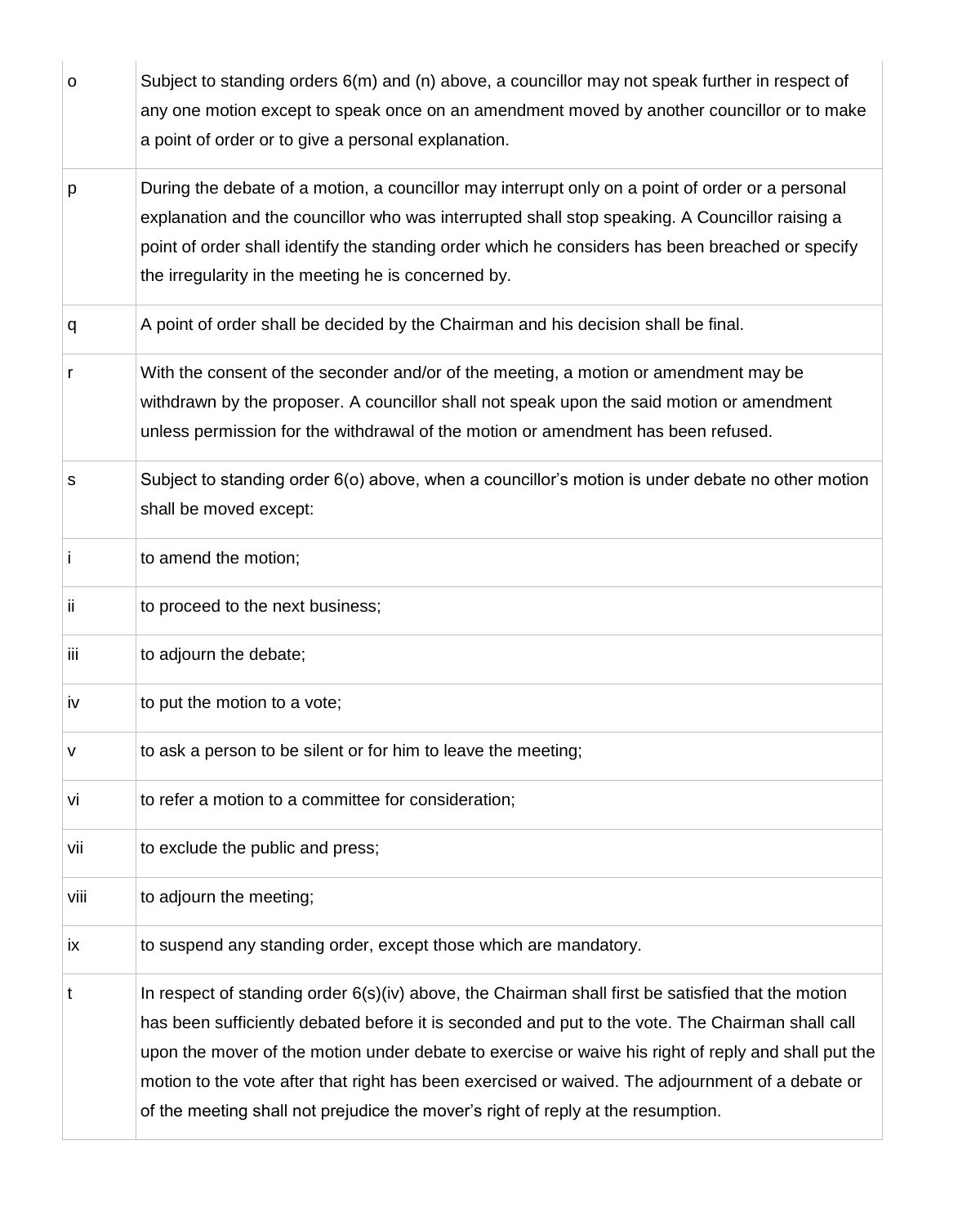| $\overline{7}$   | <b>Code of Conduct</b> See also standing orders 1(d) - (i) above                                                                                                                                                                                                                     |
|------------------|--------------------------------------------------------------------------------------------------------------------------------------------------------------------------------------------------------------------------------------------------------------------------------------|
| a                | All councillors shall observe the code of conduct adopted by the Council.                                                                                                                                                                                                            |
| b                | Councillors may exercise the rights contained in standing order 7(c) below only if<br>members of the public are permitted to (i) make representations, (ii) answer questions and<br>(iii) give evidence relating to the business being transacted.                                   |
| C                | Councillors with a pecuniary interest in relation to any item of business being transacted<br>at a meeting may (i) make representations, (ii) answer questions and (iii) give evidence<br>relating to the business being transacted but must, thereafter, leave the room or chamber. |
| d                | All Councillors must sign and agree, within 4 weeks of receipt, the Code of Conduct as a condition<br>of their term of office.                                                                                                                                                       |
| 8                | <b>Questions</b>                                                                                                                                                                                                                                                                     |
| a                | A councillor may seek an answer to a question concerning any business of the Council provided<br>7 clear days notice of the question has been given to the Proper Officer.                                                                                                           |
| b                | Questions not related to items of business on the agenda for a meeting shall only be asked during<br>the part of the meeting set aside for such questions.                                                                                                                           |
| c                | Every question shall be put and answered without discussion.                                                                                                                                                                                                                         |
| $\boldsymbol{9}$ | <b>Minutes</b>                                                                                                                                                                                                                                                                       |
| a                | If a copy of the draft minutes of a preceding meeting has been circulated to councillors no later<br>than the day of service of the summons to attend the scheduled meeting they shall be taken as<br>read.                                                                          |
| b                | No discussion of the draft minutes of a preceding meeting shall take place except in relation to<br>their accuracy. A motion to correct an inaccuracy in the minutes shall be raised in accordance<br>with standing order 5(a)(iv) above.                                            |
| с                | Minutes, including any amendment to correct their accuracy, shall be confirmed by resolution and<br>shall be signed by the Chairman of the meeting and stand as an accurate record of the meeting to<br>which the minutes relate.                                                    |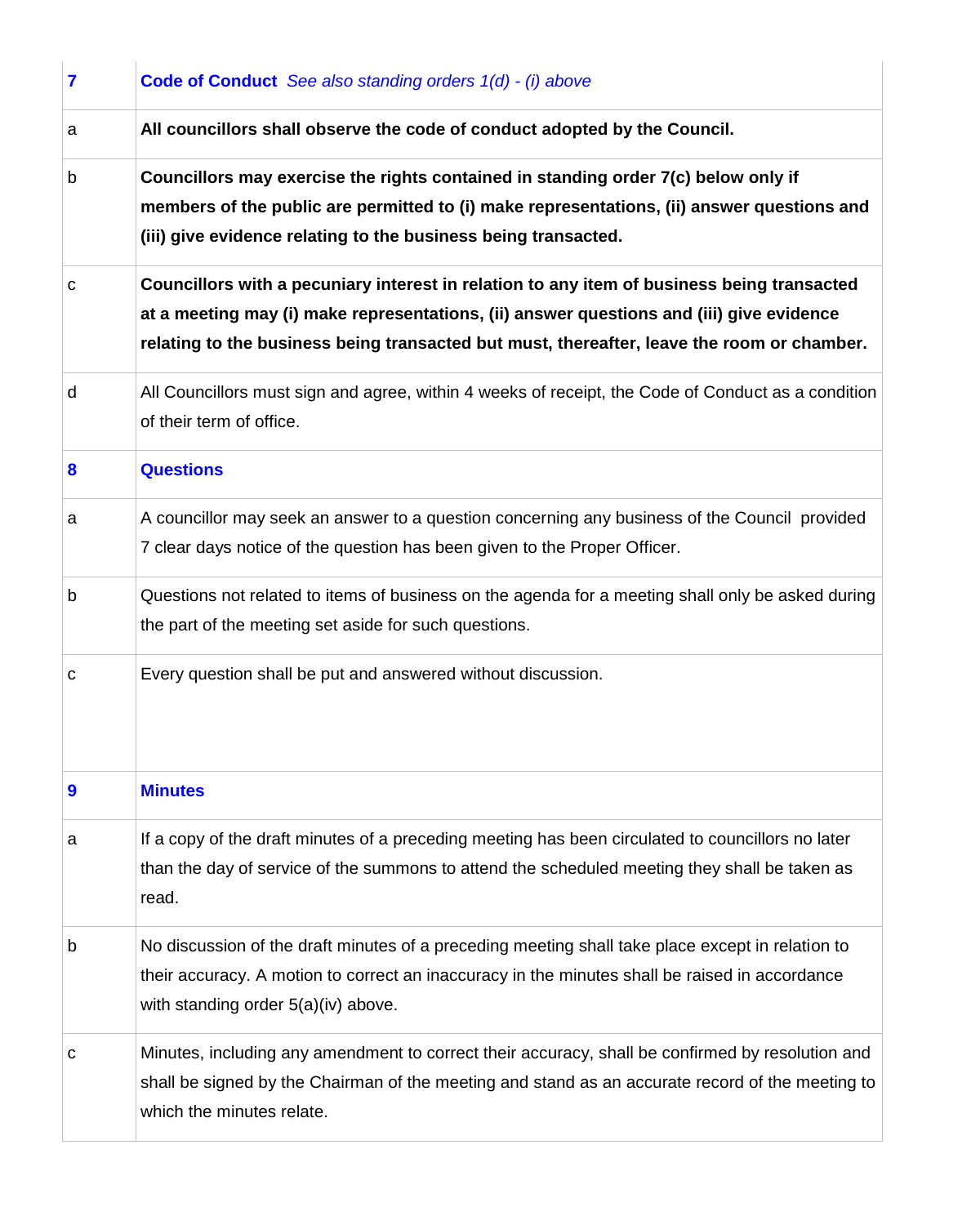| d  | If the Chairman of the meeting does not consider the minutes to be an accurate record of the<br>meeting to which they relate, he shall sign the minutes and include a paragraph in the following |
|----|--------------------------------------------------------------------------------------------------------------------------------------------------------------------------------------------------|
|    | terms or to the same effect:                                                                                                                                                                     |
|    | "The Chairman of this meeting does not believe that the minutes of the meeting of the (<br>) held                                                                                                |
|    | on [date] in respect of () were a correct record but his view was not upheld by the majority of                                                                                                  |
|    | ) and the minutes are confirmed as an accurate record of the proceedings."<br>the                                                                                                                |
| е  | Upon a resolution which confirms the accuracy of the minutes of a meeting, any previous draft                                                                                                    |
|    | minutes or recordings of the meeting shall be destroyed.                                                                                                                                         |
| 10 | <b>Disorderly Conduct</b>                                                                                                                                                                        |
| a  | No person shall obstruct the transaction of business at a meeting or behave offensively or                                                                                                       |
|    | improperly.                                                                                                                                                                                      |
| b  | If, in the opinion of the Chairman, there has been a breach of standing order 10(a) above, the                                                                                                   |
|    | Chairman shall express that opinion and thereafter any councillor (including the Chairman) may                                                                                                   |
|    | move that the person be silenced or excluded from the meeting, and the motion, if seconded,                                                                                                      |
|    | shall be put forthwith and without discussion.                                                                                                                                                   |
| с  | If a resolution made in accordance with standing order 10(b) above, is disobeyed, the Chairman                                                                                                   |
|    | may take such further steps as may reasonably be necessary to enforce it and/or he may adjourn                                                                                                   |
|    | the meeting.                                                                                                                                                                                     |
| 11 | <b>Rescission of Previous Resolutions</b>                                                                                                                                                        |
| a  | A resolution (whether affirmative or negative) of the Council shall not be reversed within 6 months                                                                                              |
|    | except either by a special motion, the written notice whereof bears the names of at least 2                                                                                                      |
|    | councillors of the Council, or by a motion moved in pursuance of the report or recommendation of                                                                                                 |
|    | a committee. See 17b below                                                                                                                                                                       |
| b  | When a special motion or any other motion moved pursuant to standing order 11(a) above has                                                                                                       |
|    | been disposed of, no similar motion may be moved within a further 6 months.                                                                                                                      |
| 12 | <b>Voting on Appointments</b>                                                                                                                                                                    |
| a  | Where more than 2 persons have been nominated for a position to be filled by the Council and                                                                                                     |
|    | none of those persons has received an absolute majority of votes in their favour, the name of the                                                                                                |
|    |                                                                                                                                                                                                  |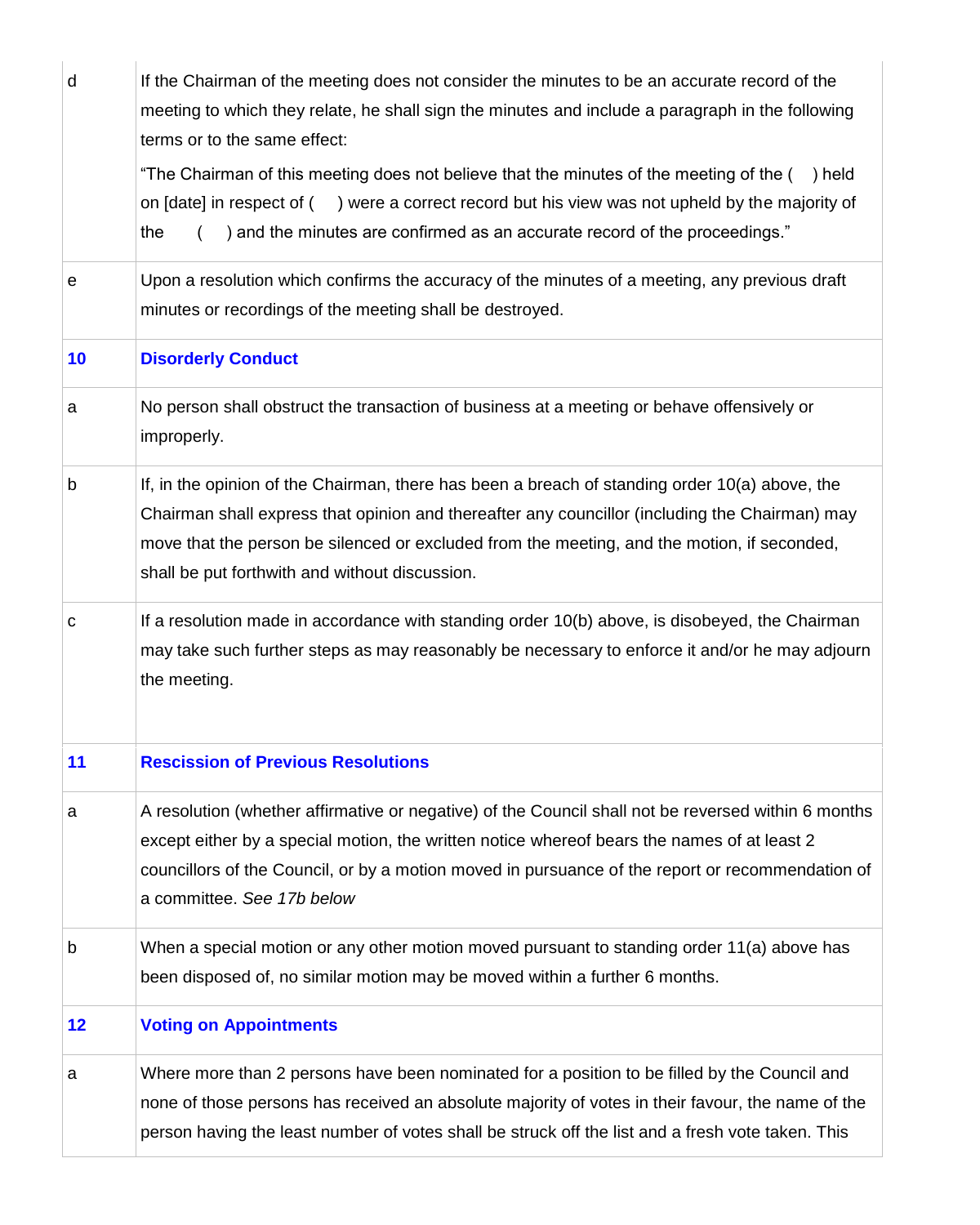|     | process shall continue until a majority of votes is given in favour of one person. Any tie may be<br>settled by the Chairman's casting vote.                                                                                                                                                                                |
|-----|-----------------------------------------------------------------------------------------------------------------------------------------------------------------------------------------------------------------------------------------------------------------------------------------------------------------------------|
| 13  | <b>Expenditure</b>                                                                                                                                                                                                                                                                                                          |
| a   | Any expenditure incurred by the Council shall be in accordance with the Council's financial<br>regulations.                                                                                                                                                                                                                 |
| b   | The Council's financial regulations shall be reviewed once a year.                                                                                                                                                                                                                                                          |
| 14  | <b>Execution and sealing of legal deeds</b> See also standing order 5(a) (xvi) above                                                                                                                                                                                                                                        |
| a   | A legal deed shall not be executed on behalf of the Council unless the same has been authorised<br>by a resolution.                                                                                                                                                                                                         |
| b   | In accordance with a resolution made under standing order 14(a) above, any two members<br>of the Council, may sign, on behalf of the Council, any deed required by law and the Proper<br>Officer shall witness their signatures.                                                                                            |
| 15  | <b>Committees</b> See also standing order 1 above                                                                                                                                                                                                                                                                           |
| a   | The Council may, at its annual meeting, appoint standing committees and may at any other time<br>appoint such other committees as may be necessary, and:                                                                                                                                                                    |
| Ť   | shall determine their terms of reference;                                                                                                                                                                                                                                                                                   |
| -ii | may permit committees to determine the dates of their meetings;                                                                                                                                                                                                                                                             |
| Ϊij | shall appoint and determine the term of office of councillor or non-councillor members of such a<br>committee (unless the appointment of non-councillors is prohibited by law) so as to hold office no<br>later than the next annual meeting;                                                                               |
| iv  | may appoint substitute councillors to a committee whose role is to replace ordinary councillors at<br>a meeting of a committee if ordinary councillors of the committee have confirmed to the Proper<br>Officer 3 days before the meeting that they are unable to attend;                                                   |
| v   | an ordinary member of a committee who has been replaced at a meeting by a substitute member<br>(in accordance with standing order 15(a)(iv) above) shall not be permitted to participate in debate<br>or vote on business at that meeting and may only speak during any public participation session<br>during the meeting; |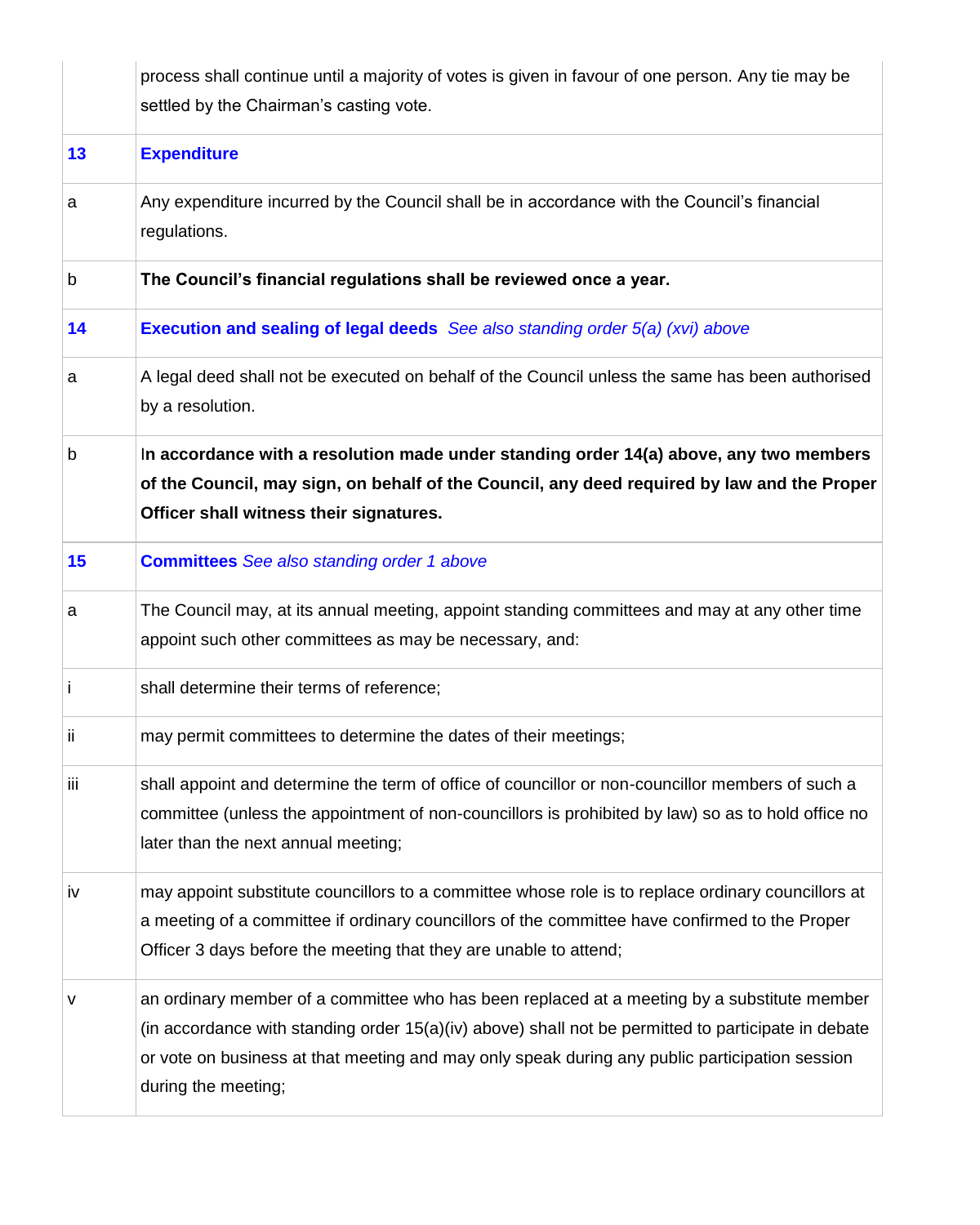| vi | may in accordance with standing orders, dissolve a committee at any time.                                                                                                                                                                                                                                                                                                       |
|----|---------------------------------------------------------------------------------------------------------------------------------------------------------------------------------------------------------------------------------------------------------------------------------------------------------------------------------------------------------------------------------|
| 16 | <b>Sub-committees</b> See also standing order 1 above                                                                                                                                                                                                                                                                                                                           |
| a  | Unless there is a Council resolution to the contrary, every committee may appoint a sub-<br>committee whose terms of reference and members shall be determined by resolution of the<br>committee.                                                                                                                                                                               |
| 17 | <b>Extraordinary meetings</b> See also standing order 1 above                                                                                                                                                                                                                                                                                                                   |
| a  | The Chairman of the Council may convene an extraordinary meeting of the Council at any<br>time.                                                                                                                                                                                                                                                                                 |
| b  | If the Chairman of the Council does not or refuses to call an extraordinary meeting of the<br>Council within 7 days of having been requested to do so by 2 councillors, those 2<br>councillors may convene an extraordinary meeting of the Council. The statutory public<br>notice giving the time, venue and agenda for such a meeting must be signed by the 2<br>councillors. |
| C  | The Chairman of a committee may convene an extraordinary meeting of the committee at any<br>time.                                                                                                                                                                                                                                                                               |
| d  | If the Chairman of a committee does not or refuses to call an extraordinary meeting within 7 days<br>of having been requested to do so by 2 councillors, those 2 councillors may convene an<br>extraordinary meeting of a committee. The statutory public notice giving the time, venue and<br>agenda for such a meeting must be signed by 2 councillors. See 17b above         |
| 18 | <b>Advisory committees</b> See also standing order 1 above                                                                                                                                                                                                                                                                                                                      |
| a  | The Council may appoint advisory committees comprised of a number of councillors and non-<br>councillors.                                                                                                                                                                                                                                                                       |
| b  | Advisory committees may consist wholly of persons who are non-councillors.                                                                                                                                                                                                                                                                                                      |
| 19 | <b>Accounts and Financial Statement</b>                                                                                                                                                                                                                                                                                                                                         |
| a  | All payments by the Council shall be authorised, approved and paid in accordance with the<br>Council's financial regulations, which shall be reviewed at least annually.                                                                                                                                                                                                        |
| b  | The Responsible Financial Officer shall supply to each councillor as soon as practicable after 31<br>March, 30 June, 30 September and 31 December in each year a statement summarising the                                                                                                                                                                                      |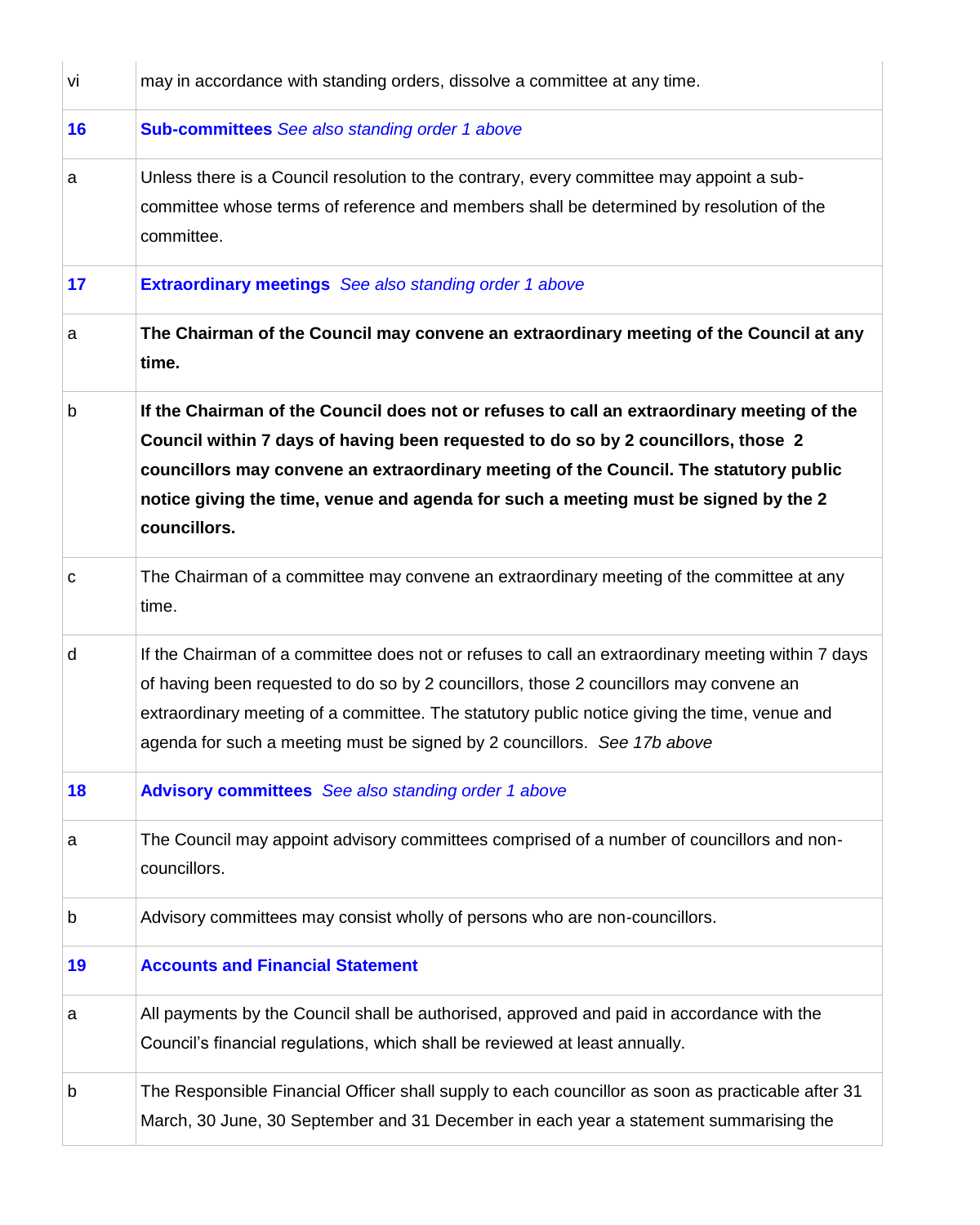|    | Council's receipts and payments for the each quarter and the balances held at the end of a                                                                                                   |
|----|----------------------------------------------------------------------------------------------------------------------------------------------------------------------------------------------|
|    | quarter. This statement should include a comparison with the budget for the financial year. A<br>Financial Statement prepared on the appropriate accounting basis (receipts and payments, or |
|    | income and expenditure) for a year to 31 March shall be presented to each councillor before the                                                                                              |
|    | end of the following month of May. The Statement of Accounts of the Council (which is subject to                                                                                             |
|    | external audit), including the annual governance statement, shall be presented to Council for                                                                                                |
|    | formal approval before 30 June.                                                                                                                                                              |
| 20 | <b>Estimates and precepts</b>                                                                                                                                                                |
| a  | The Council shall approve written estimates for the coming financial year at its meeting<br>before the end of December.                                                                      |
| b  | Any committee desiring to incur expenditure shall give the Proper Officer a written estimate of the                                                                                          |
|    | expenditure recommended for the coming year no later than November.                                                                                                                          |
| 21 | <b>Canvassing of and recommendations by councillors</b>                                                                                                                                      |
| a  | Canvassing councillors or the members of a committee, directly or indirectly, for appointment to or                                                                                          |
|    | by the Council shall disqualify the candidate from such an appointment. The Proper Officer shall                                                                                             |
|    | disclose the requirements of this standing order to every candidate.                                                                                                                         |
| b  | A councillor or a member of a committee shall not solicit a person for appointment to or by the                                                                                              |
|    | Council or recommend a person for such appointment or for promotion; but, nevertheless, any                                                                                                  |
|    | such person may give a written testimonial of a candidate's ability, experience or character for                                                                                             |
|    | submission to the Council with an application for appointment.                                                                                                                               |
| с  | This standing order shall apply to tenders as if the person making the tender were a candidate for                                                                                           |
|    | an appointment.                                                                                                                                                                              |
| 22 | <b>Inspection of documents</b>                                                                                                                                                               |
| a  | Subject to standing orders to the contrary or in respect of matters which are confidential, a                                                                                                |
|    | councillor may, for the purpose of his official duties (but not otherwise), inspect any document in                                                                                          |
|    | the possession of the Council or a committee, and request a copy for the same purpose. The                                                                                                   |
|    | minutes of meetings of the Council and its committees shall be available for inspection by                                                                                                   |
|    | councillors. See 25a below                                                                                                                                                                   |
| 23 | <b>Unauthorised activities</b>                                                                                                                                                               |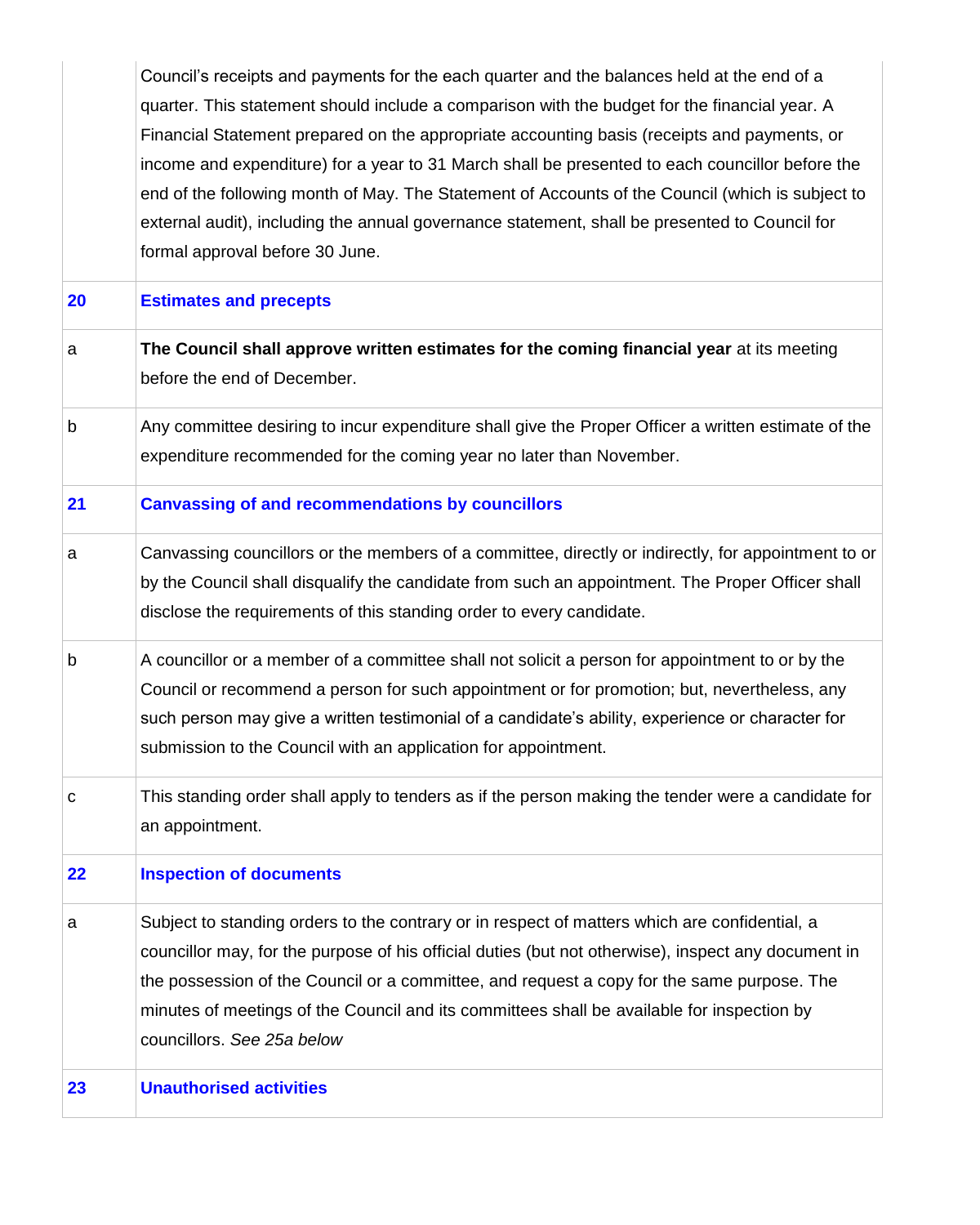| a  | Unless authorised by a resolution, no individual councillor shall in the name or on behalf of the<br>Council or a committee:                                                                                                                                |
|----|-------------------------------------------------------------------------------------------------------------------------------------------------------------------------------------------------------------------------------------------------------------|
| Ť  | inspect any land and/or premises which the Council has a right or duty to inspect; or                                                                                                                                                                       |
| Ϊi | issue orders, instructions or directions.                                                                                                                                                                                                                   |
| 24 | <b>Confidential business</b>                                                                                                                                                                                                                                |
| a  | Councillors shall not disclose information given in confidence or which they believe, or ought to be<br>aware is of a confidential nature.                                                                                                                  |
| b  | A councillor in breach of the provisions of standing order 24(a) above may be removed from a<br>committee by a resolution of the Council.                                                                                                                   |
| 25 | <b>Freedom of Information Act 2000</b>                                                                                                                                                                                                                      |
| a  | All requests for information held by the Council shall be processed by the Proper Officer in<br>accordance with the Council's policy in respect of handling requests under the Freedom of<br>Information Act 2000. See also standing order $3(b)(x)$ above. |
| 26 | <b>Relations with the press/media</b>                                                                                                                                                                                                                       |
| a  | All requests from the press or other media for an oral or written statement or comment from the<br>Council shall be processed in accordance with the Council's policy in respect of dealing with the<br>press and/or other media.                           |
| 27 | <b>Liaison with District Councillors</b>                                                                                                                                                                                                                    |
| a  | An invitation to attend a meeting of the Council shall be sent, together with the agenda, to the<br>councillors representing its electoral ward.                                                                                                            |
| 28 | <b>Financial Matters</b>                                                                                                                                                                                                                                    |
| a  | The Council shall consider and approve financial regulations drawn up by the Responsible<br>Financial Officer, which shall include detailed arrangements in respect of the following:                                                                       |
|    | the accounting records and systems of internal control;                                                                                                                                                                                                     |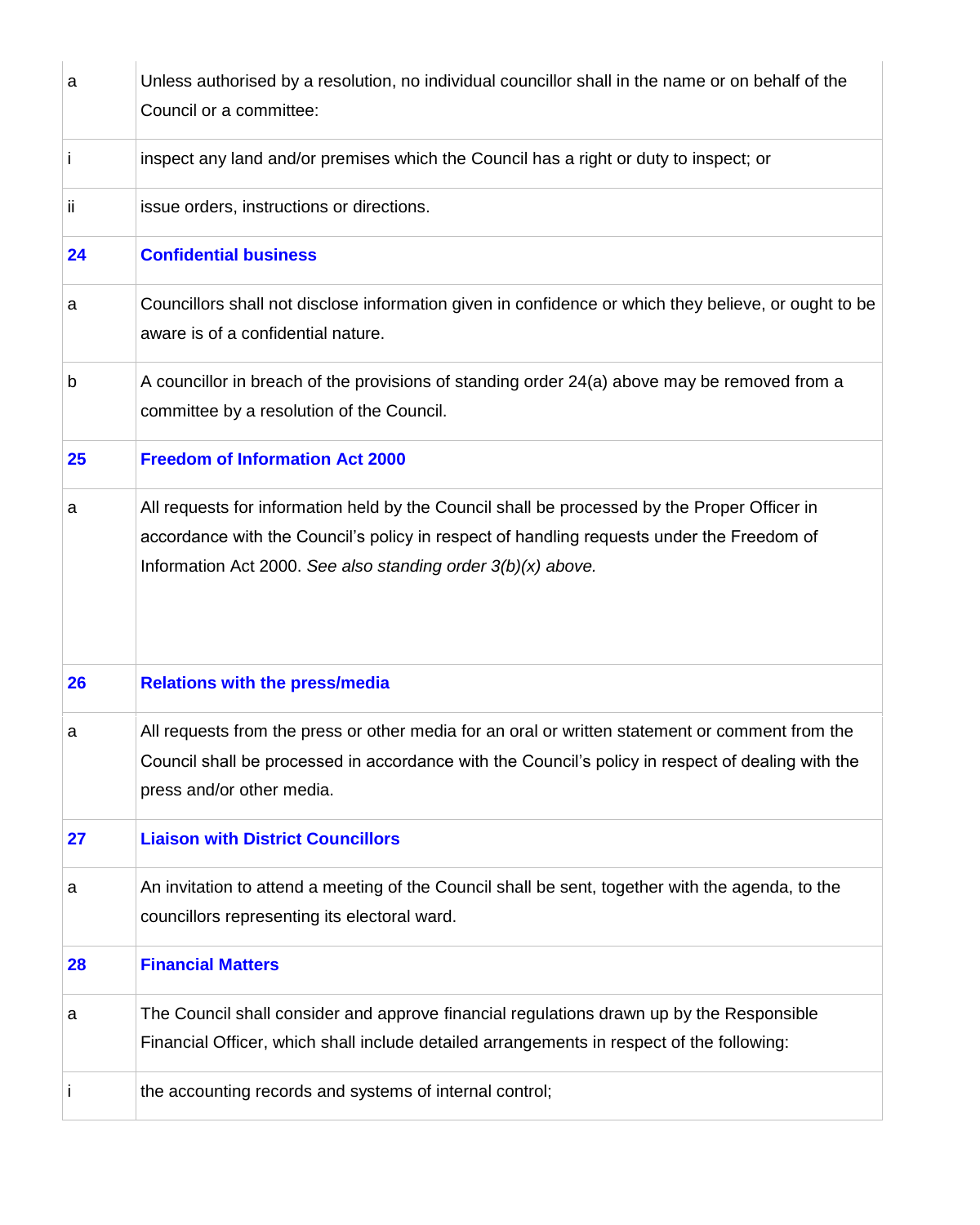| ii   | the assessment and management of financial risks faced by the Council;                                                                                                                                                                                                                                                                                                                                                                             |
|------|----------------------------------------------------------------------------------------------------------------------------------------------------------------------------------------------------------------------------------------------------------------------------------------------------------------------------------------------------------------------------------------------------------------------------------------------------|
| iii. | the work of the Internal Auditor and the receipt of regular reports from the Internal Auditor, which<br>shall be required at least annually;                                                                                                                                                                                                                                                                                                       |
| iv   | the inspection and copying by councillors and local electors of the Council's accounts and/or<br>orders of payments;                                                                                                                                                                                                                                                                                                                               |
| ٧    | procurement policies (subject to standing order 28(b) below) including the setting of values for<br>different procedures where the contract has an estimated value of less than £50,000.                                                                                                                                                                                                                                                           |
| b    | Any proposed contract for the supply of goods, materials, services and the execution of<br>works with an estimated value in excess of £50,000 shall be procured on the basis of a<br>formal tender as summarised in standing order 28(c) below.                                                                                                                                                                                                    |
| с    | Any formal tender process shall comprise the following steps:                                                                                                                                                                                                                                                                                                                                                                                      |
| Ť    | a public notice of intention to place a contract to be placed in a local newspaper;                                                                                                                                                                                                                                                                                                                                                                |
| ĨÎ.  | a specification of the goods, materials, services and the execution of works shall be drawn up;                                                                                                                                                                                                                                                                                                                                                    |
| Ϊij  | tenders are to be sent, in a sealed marked envelope, to the Proper Officer by a stated date and<br>time;                                                                                                                                                                                                                                                                                                                                           |
| iv   | tenders submitted are to be opened, after the stated closing date and time, by the Proper Officer<br>and at least one member of the Council;                                                                                                                                                                                                                                                                                                       |
| v    | tenders are then to be assessed and reported to the appropriate meeting of Council or<br>Committee.                                                                                                                                                                                                                                                                                                                                                |
| d    | Neither the Council, nor any committee, is bound to accept the lowest tender, estimate or quote.                                                                                                                                                                                                                                                                                                                                                   |
| е    | Where the value of a contract is likely to exceed £138,893 (or other threshold specified by<br>the Office of Government Commerce from time to time) the Council must consider whether<br>the Public Contracts Regulations 2006 (SI No.5, as amended) and the Utilities Contracts<br>Regulations 2006 (SI No. 6, as amended) apply to the contract and, if either of those<br>Regulations apply, the Council must comply with EU procurement rules. |
| 29   | Allegations of breaches of the code of conduct                                                                                                                                                                                                                                                                                                                                                                                                     |
| а    | On receipt of a notification that there has been an alleged breach of the code of conduct the                                                                                                                                                                                                                                                                                                                                                      |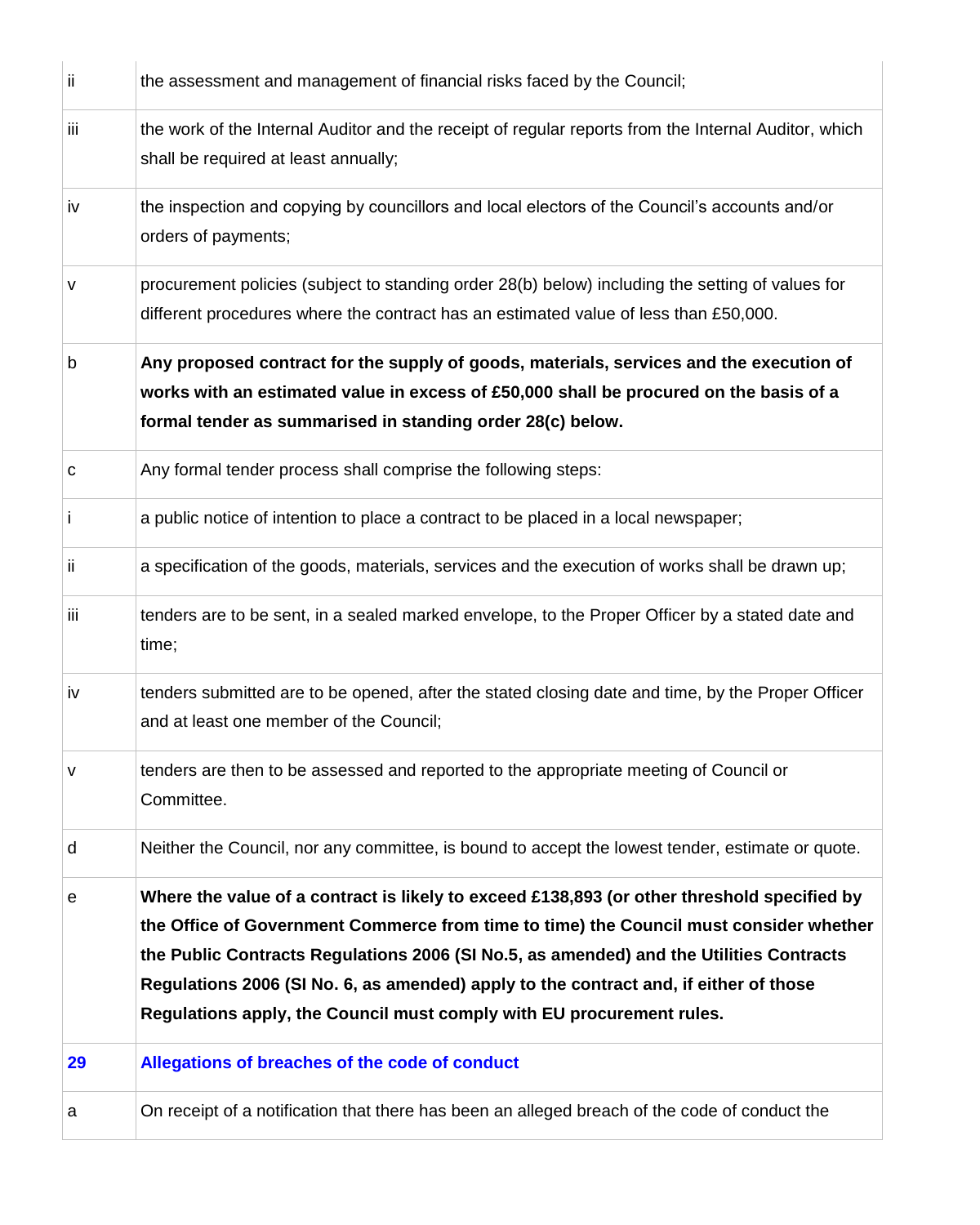|     | Proper Officer shall refer it to the Chairman and Vice-Chairman.                                                                                                                                                                                                                                                                                                                                                            |
|-----|-----------------------------------------------------------------------------------------------------------------------------------------------------------------------------------------------------------------------------------------------------------------------------------------------------------------------------------------------------------------------------------------------------------------------------|
| b   | Where the notification relates to a complaint made by the Proper Officer, the Proper Officer shall<br>notify the Chairman and Vice-Chairman of that fact, who, upon receipt of such notification, shall<br>nominate a person to assume the duties of the Proper Officer set out in the remainder of this<br>standing order, who shall continue to act in respect of that matter as such until the complaint is<br>resolved. |
| c   | The subject matter of notifications shall be confidential and, insofar as it is possible to do so by<br>law, the Council (including the Proper Officer and the Chairman and Vice-Chairman shall take the<br>steps set out below, together with other steps considered necessary, to maintain confidentiality.                                                                                                               |
| d   | Draft the summonses and agendas in such a way that the identity and subject matter of the<br>complaint are not disclosed.                                                                                                                                                                                                                                                                                                   |
| Ť   | Ensure that any background papers containing the information set out in standing order 29(a)<br>above are not made public.                                                                                                                                                                                                                                                                                                  |
| jj. | Ensure that the public and press are excluded from meetings as appropriate.                                                                                                                                                                                                                                                                                                                                                 |
| iii | Ensure that the minutes of meetings preserve confidentiality.                                                                                                                                                                                                                                                                                                                                                               |
| iv  | Consider any liaison that may be required with the person or body with statutory responsibility for<br>the investigation of the matter.                                                                                                                                                                                                                                                                                     |
| v   | Standing order 29(d) above should not be taken to prohibit the Council (whether through the<br>Proper Officer, Chairman or Vice-Chairman) from disclosing information to members and officers<br>of the Council or to other persons where such disclosure is necessary to deal with the complaint<br>or is required by law.                                                                                                 |
| е   | The Proper Officer, Chairman or Vice-Chairman shall have the power to:                                                                                                                                                                                                                                                                                                                                                      |
| j   | seek documentary and other evidence from the person or body with statutory responsibility for<br>investigation of the matter;                                                                                                                                                                                                                                                                                               |
| ii  | seek and share information relevant to the complaint;                                                                                                                                                                                                                                                                                                                                                                       |
| iii | grant the member involved a financial indemnity in respect of legal costs, which shall be in<br>accordance with the law and subject to approval by a meeting of the full Council.                                                                                                                                                                                                                                           |
| İV  | References in standing order 29 to a notification shall be taken to refer to a communication of any                                                                                                                                                                                                                                                                                                                         |